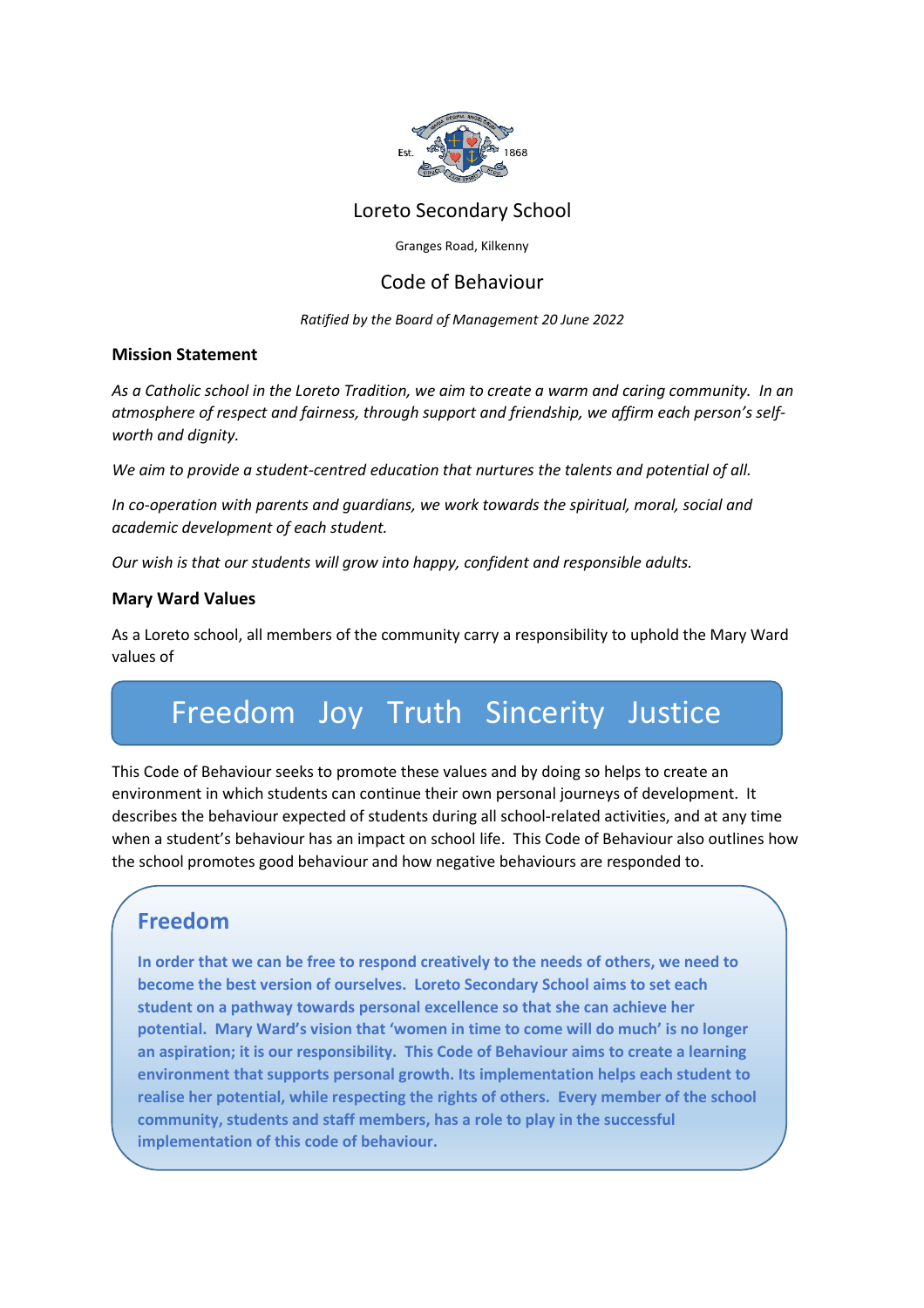## **A Charter of Student Rights**

*As a student of Loreto Secondary School, you have the right…* 

- To live your life in peace and safety.
- To be an individual and to be true to yourself.
- Not to be bullied.
- To say 'no' firmly to anything you think is wrong.
- To tell a member of staff, if someone is making you unhappy.
- To study and learn without interference from other pupils.

## **A Charter of Student Responsibilities**

*As a student of Loreto Secondary School, you are expected…* 

- To attend school on every day that it is possible to do so.
- To create an atmosphere of peace, respect and friendly co-operation.
- To value yourself.
- To inform a member of staff of any form of bullying (please read our anti-bullying behaviour policy).
- To be honest in word and deed.
- To have the courage to report any incidents that are a cause of concern.
- To create a safe and healthy environment for yourself and others.
- To be responsible for your own property (e.g. keeping belongings in your possession, locked in your locker, with your name on all items, including uniform).
- To respect the property of others by not stealing or damaging, maliciously or otherwise.
- To respect school property. Graffiti or other damage caused to school property is considered a serious offence.
- To value the gift of sincere friendship.
- To encourage and support other students as they learn and try to do their best.
- To use language appropriately and respectfully.

#### **In the classroom**

So that I, and others, are free to learn, **I will**…

- Attend every lesson during the day.
- Be on time for every lesson.
- Enter and leave the classroom in an orderly fashion.
- Sit at the assigned desk and have my journal, necessary materials, iPad, books etc. ready for use as required.
- Have all homework assignments completed to the best of my ability and submitted on time.
- Do my work to the best of my ability and allow others to do the same.
- Work quietly and listen to the person speaking at any given time.
- Raise my hand and wait for the teacher's attention if I have a question or comment.
- Take part fully in class discussions, group-work and all other learning activities.
- Fully respect the teacher's leadership role in the class.
- Use all equipment under the guidance of the teacher/S.N.A. and in accordance with the regulations of the subject (e.g. Home Economics, Art, Science, P.E. etc.).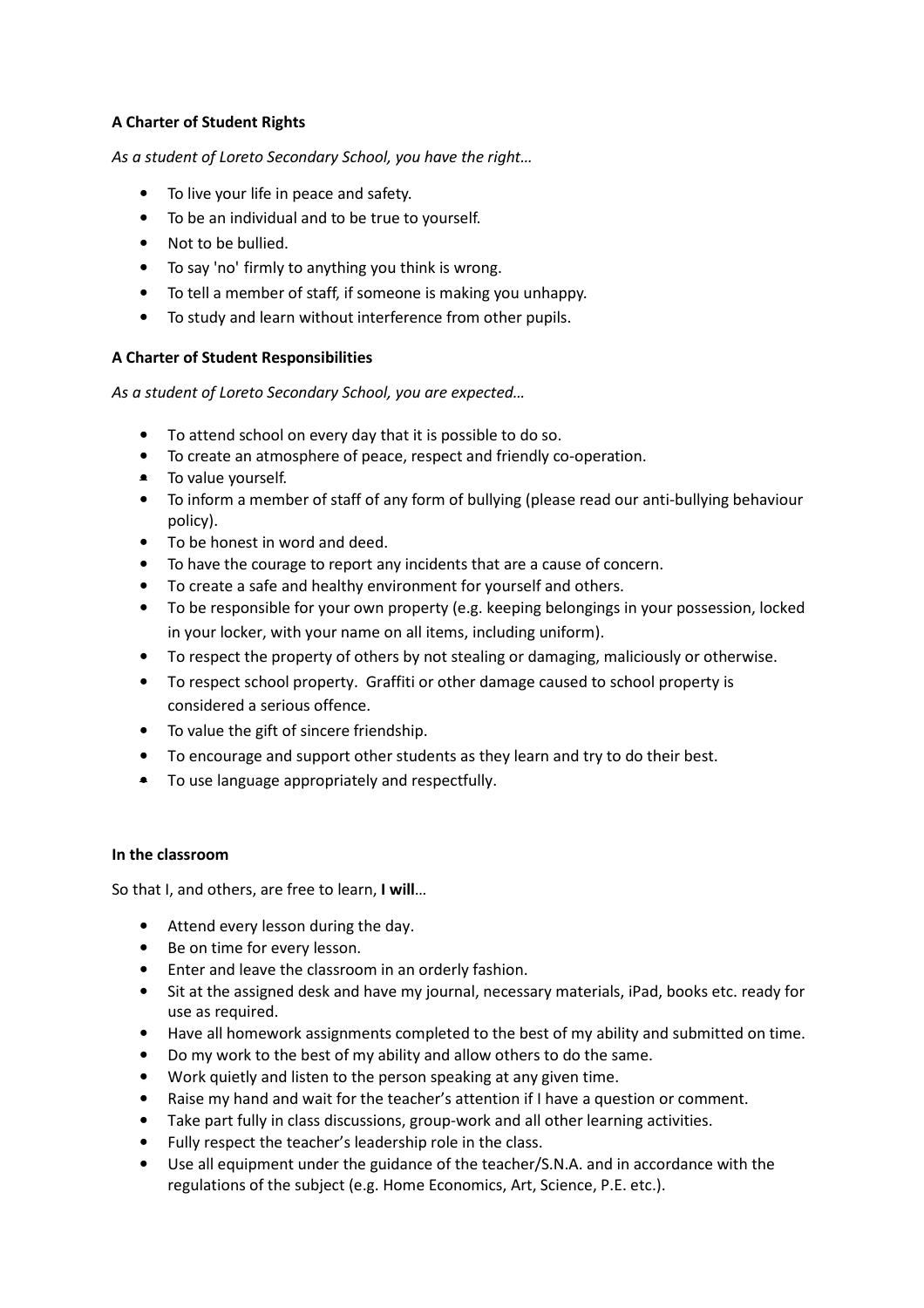- Respect everyone and her/his property.
- Leave the classroom in a clean and tidy fashion.

#### **Attendance**

Excellent school attendance is essential if a student is to achieve her potential. The school has an Attendance Strategy that aims to maximise school attendance. It can be read in conjunction with this Code of Behaviour.

#### **Attendance Monitoring**

- Teachers record attendance in every lesson or event on the Compass system. Any student leaving class will have a note of consent in her diary from the class teacher.
- Any student meeting with another teacher, Guidance Counsellor, Deputy Principal or Principal will have a note of consent.
- Spot checks of attendance will be carried out from time to time.
- Parents/guardians are encouraged to monitor their daughter's attendance via their own Compass portal, discuss it with their daughter and contact her Year Head if necessary.
- If a student is absent during the first lesson of the day, a text message will be sent to a parent or guardian's designated mobile phone.
- Any student who arrives to school late must check-in at the school office or with the Principal/Deputy Principal.

#### **Notification of Absences**

- When a student is absent for part of a school day, a full school day or more than a school day, she is responsible for ensuring that her parents/guardians input the reason for the absence via their own Compass portal. If a student notices an error in her attendance record, she must speak with the relevant teacher to resolve the issue. After a notice period, sanctions are applied when an absence has been left unexplained.
- Students may not input their own absence notes via their parents' Compass portal. Detention in the first instance with the initial sanction if a student is found to have done so. Parents must ensure that their daughter does not have access to the parent portal and should change passwords regularly.
- Any student leaving the school during school hours must have a note in Compass from her parents/guardians (except where she has become ill during the school day) and permission must be sought from her Class Tutor, Year Head, Principal or Deputy Principal who will sign her diary if permission has been given. If permission is granted, the student must check-out at the school office, presenting her diary to the school secretary. In the case where the student has become ill during the school day, and having ensured that the procedures above have been followed, the school secretary shall ring a parent/guardian to make arrangements for collection.

#### **Procedures for Students Who Feel Unwell**

- A student who feels unwell must report to her Class Tutor, Year Head, Principal or Deputy Principal who will put a note in her diary if it is deemed appropriate for the student to go home.
- If so, the student must report to the secretary, presenting the note in her diary. Her parents will be contacted and she then waits at reception to be collected by a parent/guardian. When leaving the school with permission, she must check out at the office.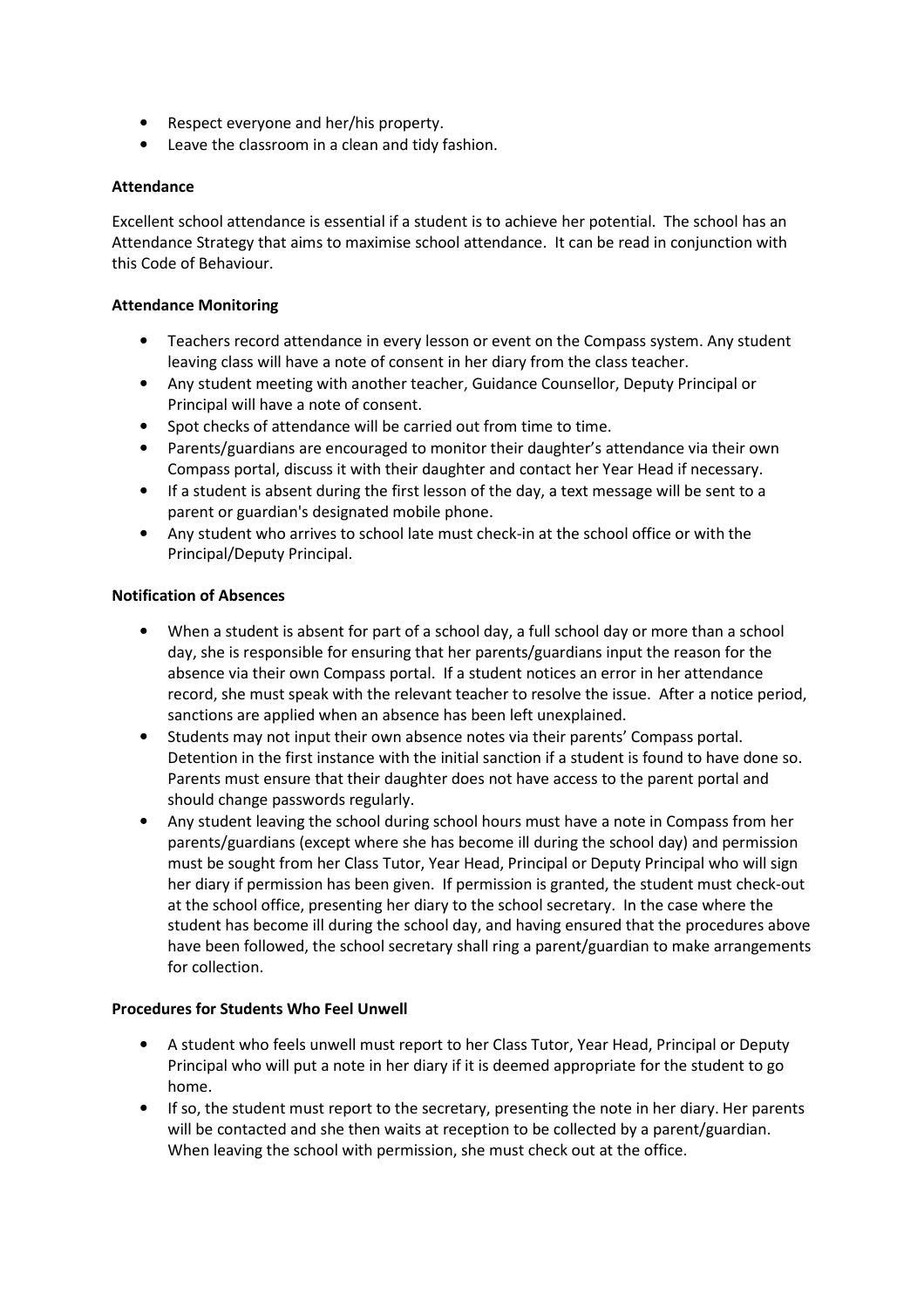- In the case of an emergency, and if the parents cannot be reached, the school will call a doctor or bring the student to the hospital.
- Under no circumstances may a student use her own phone or iPad to contact home if unwell during school time.

## **Truancy (i.e. when a student is absent without permission)**

- Being absent from school/class for full or partial days without permission or without following the procedures above is considered a serious matter.
- A first offence will merit detention and may merit suspension within school.
- A second or further offence may merit suspension within school or, depending on the length or seriousness of the situation, may merit suspension outside school.
- Furthermore, the student may be denied privileges e.g. school trips etc., at the discretion of the Principal.
- As outlined above, unexplained absences (i.e. no note in Compass) are also considered truancy.

#### **Punctuality**

- All students are expected to be punctual for each class, each day.
- Students who are late regularly at 8.45a.m., or after lunch will be detained.
- Students who report late to class at other times will be sanctioned by the class teacher (and will also be marked late on the class roll).

#### **Lunch**

- $\bullet$  1<sup>st</sup>,2<sup>nd</sup>,3<sup>rd</sup> and 4<sup>th</sup> Year students must remain on the school premises or go to their own homes during lunch break.
- At the beginning of the school year, parents/guardians must complete a form indicating whether their daughter ( $1<sup>st</sup>$  to  $4<sup>th</sup>$  Year) should stay in for lunch every day or is given permission to go home (or to a designated address which has to be given to the school). Permission cannot be given to go into town, shops or takeaways etc.
- $\bullet$  $5<sup>th</sup>$  and  $6<sup>th</sup>$  Year students are exempt from the above regulations, however no student is permitted to congregate in residential or public areas. High standards of behaviour are expected during the lunch hour, both on and off the premises.
- Most students bring a lunch with them to school or avail of the school's canteen facilities. In all cases, students are expected to eat their lunch in the assigned area and to tidy and clean up after themselves.
- Out of bounds areas during lunch: the back of the sports hall, inside the sports hall, hockey pitch (including the dugouts).

#### **Bullying**

We aim to create a positive school culture and climate that is welcoming of difference and diversity and is based on inclusivity. Such a climate encourages pupils to disclose and discuss incidents of bullying behaviour in a non-threatening environment and promotes respectful relationships across the school community.

**Bullying is unwanted negative behaviour, verbal, psychological or physical, conducted by an individual or group against another person (or persons) and which is repeated over time. A onceoff incident on social media is considered bullying (see our anti-bullying policy for more details).**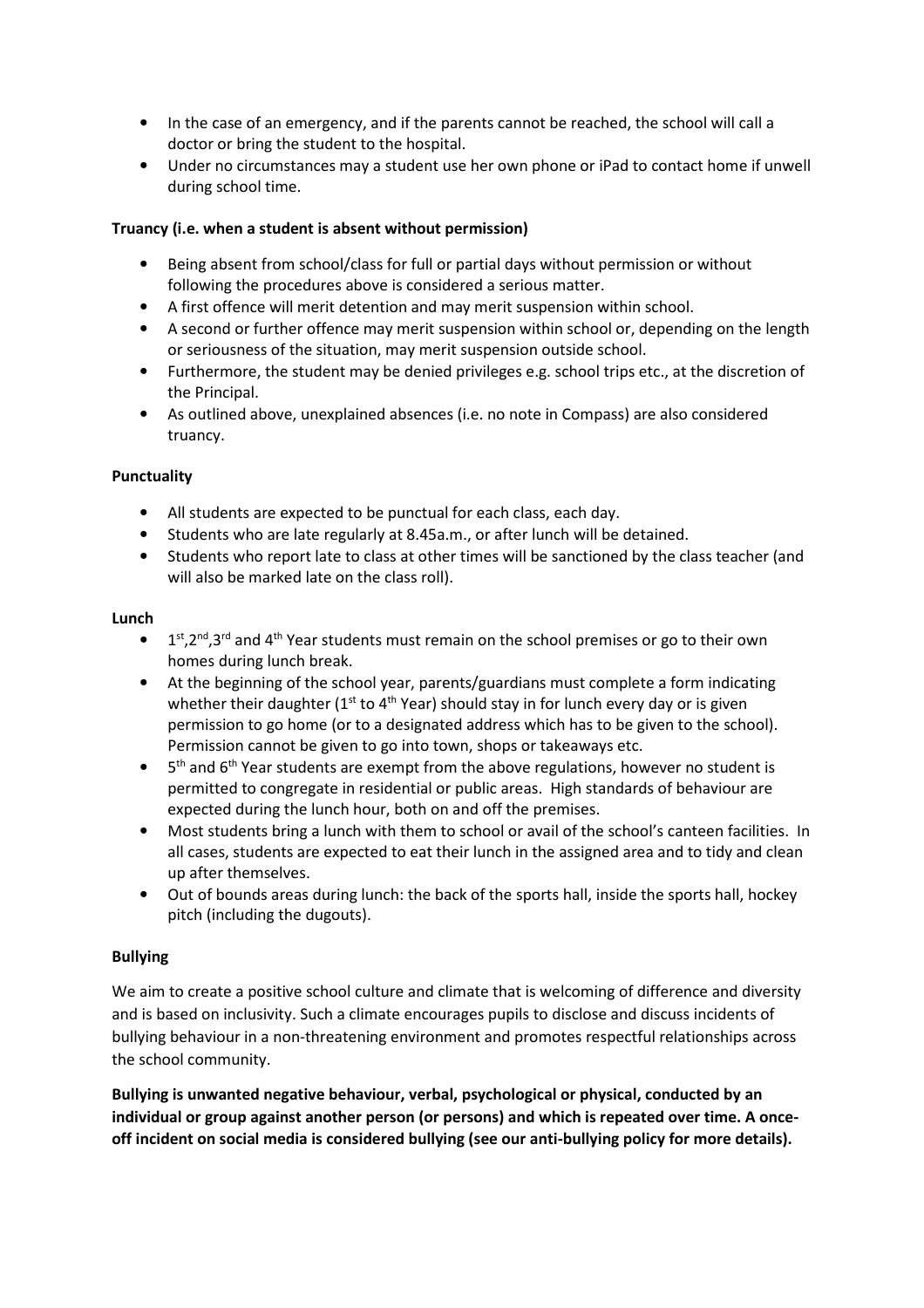- In keeping with our school Mission Statement, which promotes the personal dignity of each individual, we are committed to providing an environment free from bullying and ensuring that such behaviour is never acceptable.
- The school shall be a place where students shall feel secure in a safe environment where all are accepted for who they are and have the freedom to grow and develop self-confidence and self-esteem.
- It is recognised that bullying undermines the confidence and dignity of individuals.
- In our interactions in Loreto, we aim to promote understanding and respect for each other.
- The school encourages students to report incidences of bullying.
- Reports of bullying can be made through our pastoral care system: Senior Prefects, Class Tutors, Year Heads, Deputy Principal, Principal, Guidance Counsellors or Home School Liaison Teacher.
- Complaints of bullying will always be treated seriously, fairly, and equitably, and in a sensitive manner.
- At all times, the procedures outlined in Loreto's Anti-Bullying Policy will be followed.
- Sanctions will be applied where necessary or deemed appropriate.

## **Health, Safety and General Wellbeing**

Students should feel free to attend school without being exposed to unnecessary risks, while being empowered to reach her own potential.

#### **Policy on Alcohol, Tobacco & Drug Use**

The school does not tolerate the possession, use or supply of drugs by any student, except for legitimate medical use. This applies to all students on the school premises and in the course of school related activities. In dealing with any alcohol, tobacco and/or drug related incident, the school will seek a balance between the necessary disciplinary response and an appropriate supportive and pastoral response.

These regulations are required to protect the health and safety of each individual in the school community.

#### **Smoking**

Students may not smoke in the school building, on the school grounds, during break times (on or off the premises) or during any school-related activities. This includes vaping and the use of e-cigarettes.

Sanctions: any student in breach of this regulation will face:

- Detention for a first offence
- Continued breach of the rule may result in suspension.

## **Alcohol/Drugs**

The possession, use or supply of alcohol, illegal drugs or misused legal drugs by any student is forbidden in the school building, on the school grounds, during break times (on or off the premises) or during any school-related activities.

*Sanctions:* 

• Breaches of this regulation will result in suspension within or from school and/or referral to the Board of Management, which may result in permanent exclusion (i.e. expulsion).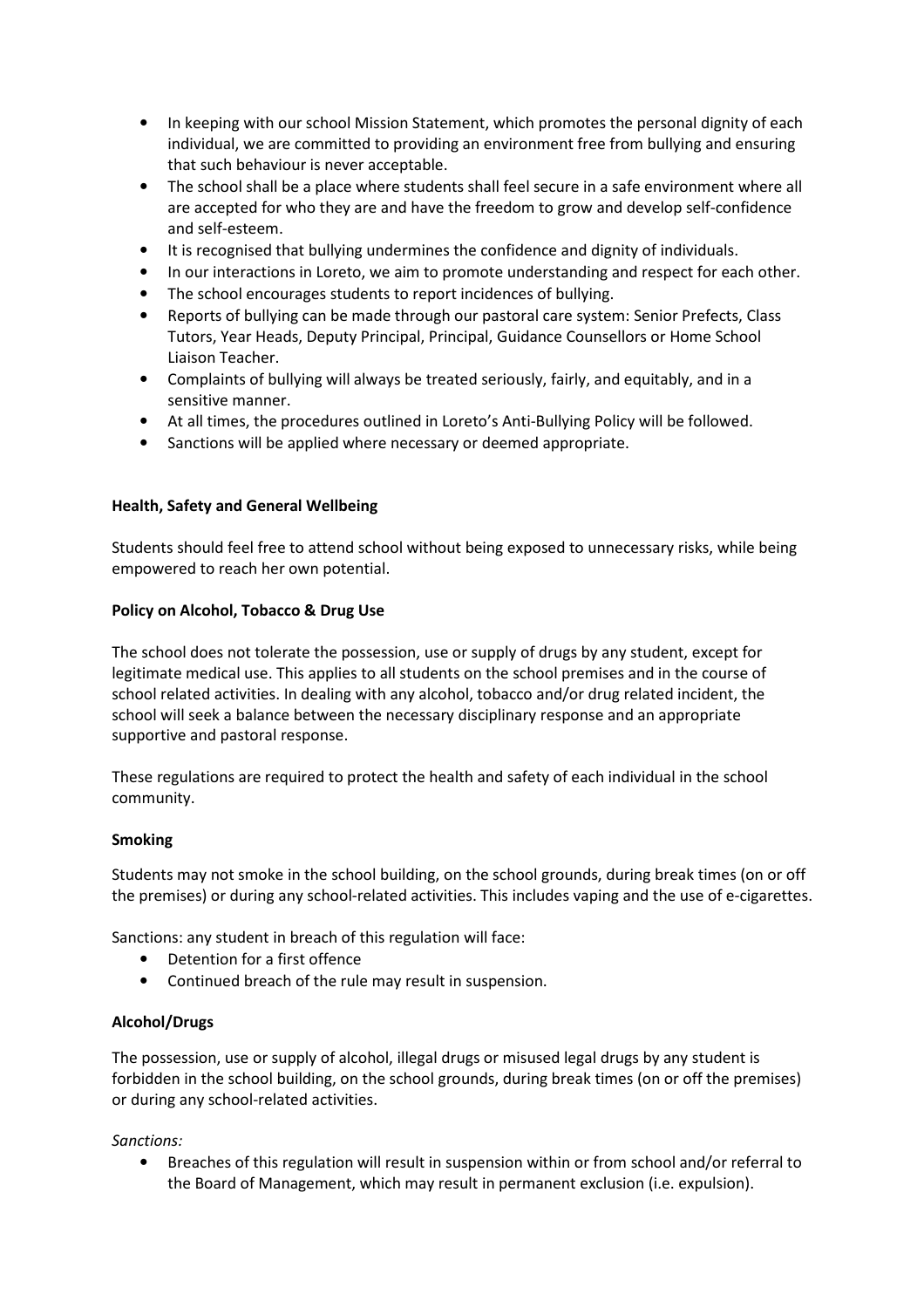- The incident may also be referred to the Gardaí.
- In all cases of breaches of these regulations, parents/guardians will be informed as appropriate.

#### **General Health & Safety Regulations**

- Forbidden items: aerosols, correction fluid, chewing gum or any item deemed dangerous.
- Students/parents/guardians must report contagious diseases.
- Students must always follow the one-way system in the school.
- Students must not enter the specialised rooms without a teacher/S.N.A., for example: the Science Laboratories, the Sports Hall, the Computer Rooms, the Kitchens or the Art rooms.
- The regulations for all specialist rooms and directions regarding the use of equipment must be followed.
- Runners are compulsory for P.E.
- Fire evacuation drill must be carried out promptly and calmly according to instructions.
- Tampering with the fire alarm or other safety equipment is a very serious offence with suspension the most likely sanction in the first instance.
- Students are not permitted to park on the grounds of the school as there is not enough space to safely accommodate all members of the school community.

## **Joy**

**Mary Ward told her followers to show themselves at all times to be glad and joyful. Regardless of the challenges we will face from time to time, we must constantly seek out things that bring us a deep, meaningful and long-lasting joy. Building and maintaining strong relationships of trust and respect between all members of the school community helps to make Loreto a joyful place to learn and teach. All members of our community have a role to play in creating a harmonious school climate. At Loreto, we understand that students can have to deal with significant challenges during their time in school. The school maintains a culture of care and encourages students to seek support from our pastoral care support team. They or their parents/guardians can do so by speaking to any adult in the school.** 

To help make Loreto a place of joy, members of the Loreto community will aim to…

- Make our school a place of welcome where everyone feels a sense of belonging.
- Approach each day and every activity with enthusiasm.
- Contribute to the strengthening of our sense of community and togetherness.
- Live and work with a sense of fun and humour.
- Celebrate the achievements of others.
- In a spirit of friendship, support the participation of others in all school activities.
- Respect and honour diversity.

#### **Uniform**

Our school uniform is an expression of how students work, learn and play with a sense of togetherness. It expresses our students' common goals and shared responsibilities towards themselves and each other. Having a school uniform minimises various peer pressures, including the pressure of having to wear branded/expensive clothes. It gives students the experience of complying with a dress code, which might be relevant to their future careers and part-time jobs. Students are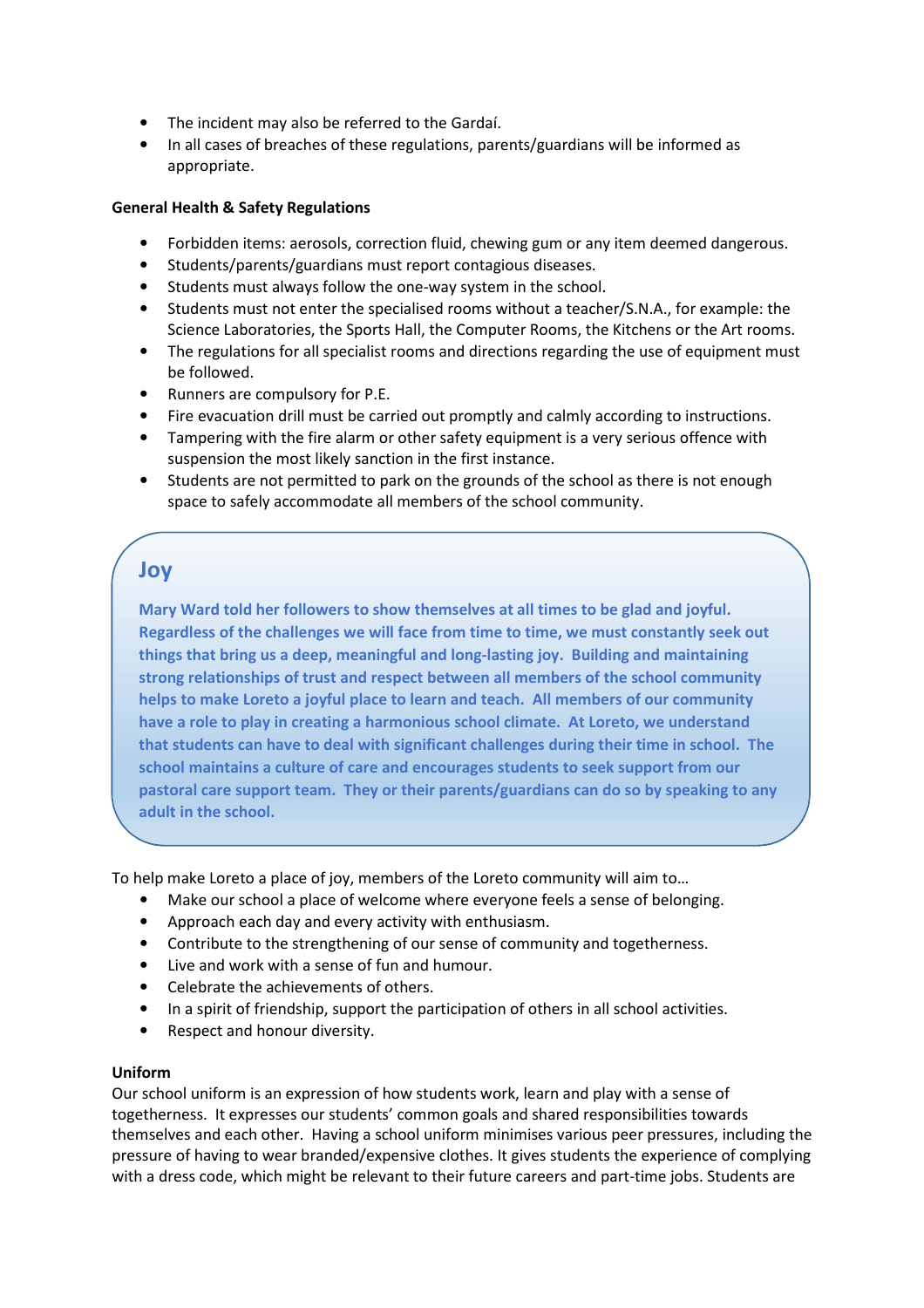expected to wear the Loreto school uniform with pride, strengthening their sense of belonging and connectedness to the Loreto community of learners. Wearing the crest also connects our students to our centuries-old Loreto traditions and to tens of thousands of students across Ireland and the world.

The required uniform (must be purchased in Paul's or Duggan's) is:

- Official and crested school jacket (other Loreto tops, sports hoodies etc. are not an acceptable alternative).
- Official and crested grey jumper with royal blue trim on the cuffs and waistband.
- Official and crested white uniform blouse.
- Official royal blue skirt or official uniform trousers (royal blue).
- P.E. top
- Other uniform requirements
	- Plain black leather (not suede or canvas) flat or low-heeled shoes.
		- o Permitted:
			- Brogues (most popular),
			- **Mary Janes**
			- High-fronted slip-ons.
		- o **Not** permitted (e.g.)
			- Deck shoes
			- Any form of boot
			- **Black leather 'Converse' style shoes are only permitted on medical grounds** which must be approved in advance by school management.
		- $\circ$  Students who have medical issues impacting shoe style, must make every effort to source a shoe as close to this requirement as possible and should seek advice from the school in advance of purchasing.
		- Tights/socks grey or black.
		- Jackets and scarves are not to be worn in the school building.
		- Jewellery is limited to:
			- o A maximum of two pairs of neat earrings
			- o Two rings, one watch and one bracelet
		- Facial studs/rings etc. and stretchers are not permitted under any circumstances.
		- Excessive make-up is not acceptable and eye make-up is prohibited.
		- Unconventional hair colouring is not acceptable. Hair extensions must be of a natural colour also.
		- P.E. gear is to be worn during P.E. classes only. Students are expected to change at the start and end of their P.E. lesson.
		- Match/training days:
			- o Match in the morning change during small break
			- o Match in the afternoon change at lunchtime.
			- $\circ$  After school training change at 4pm.
		- The uniform must be worn in a neat and tidy fashion at all times inside and outside of school. It is essential that all items of the uniform are labelled clearly.
		- Where unforeseen circumstances arise which prevent students from wearing their full uniform (e.g. spillage at breakfast) as much of the uniform as possible should be worn. In such a case, the student should bring a note from home and report to a Year Head, Deputy Principal first thing in the morning. Students not in full uniform will be provided with a replacement uniform. If this is not possible, parents will be contacted to bring their daughter home from school.
		- Hoodies or half-zips, even with the Loreto crest, are not part of the school uniform and are only permitted in P.E. classes, training or while travelling to matches.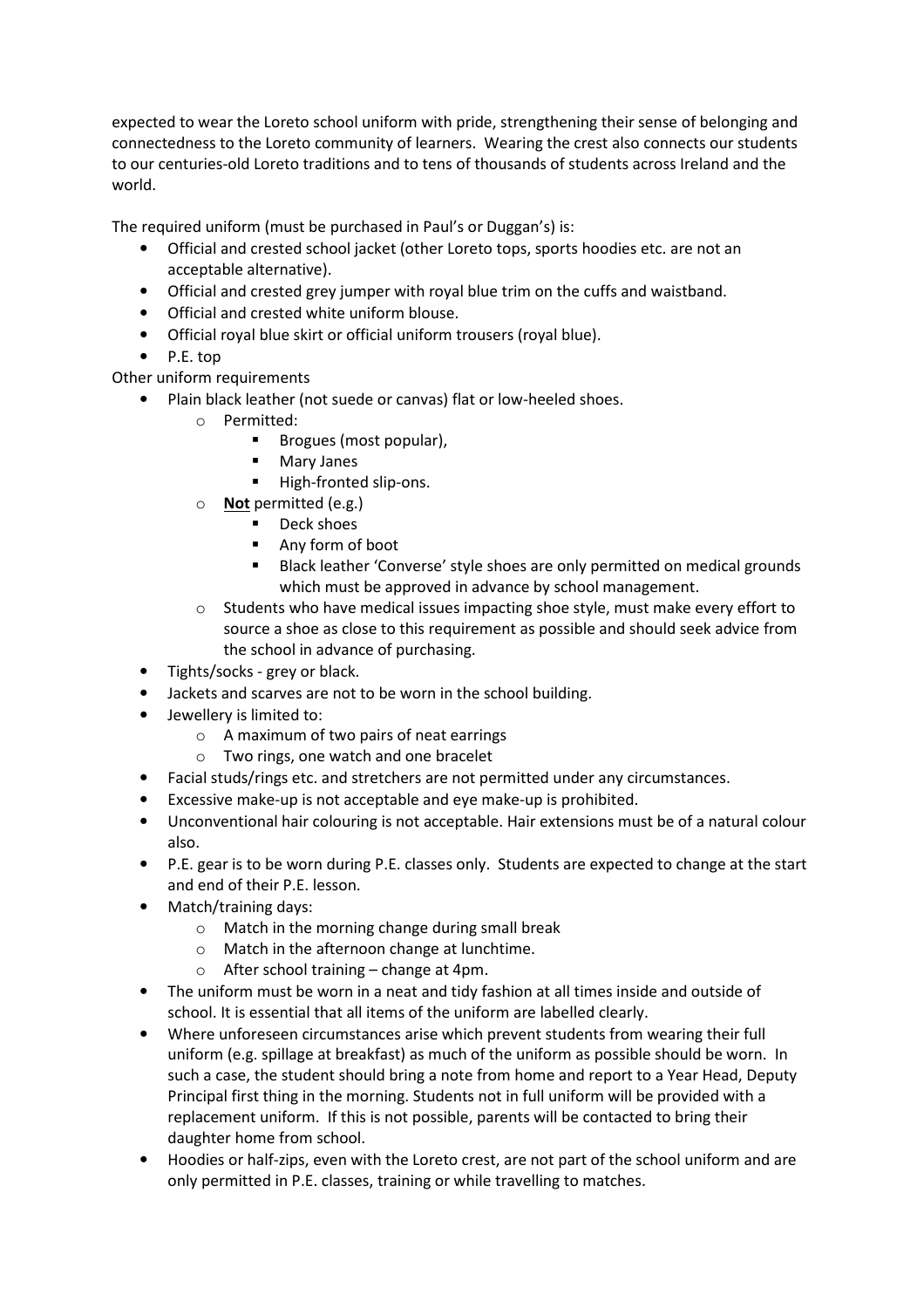• In the event that a medical condition requires a change of footwear, a medical certificate is required.

Full co-operation of parents/guardians and students is expected as we work together to foster selfrespect and to instil a sense of pride in our school image. Generally, the school uniform is worn during all school activities, except where explicitly instructed otherwise by the organising teacher who will have received permission to do so from a Deputy Principal/Principal.

## **School Trips**

School trips, whether local, national or international, help to strengthen school spirit and friendships, as well as providing valuable educational benefits. The following procedures outline how school trips relate to this Code of Behaviour (see also the school excursion policy).

- All students going on school trips will be required to ensure that their parents/guardians consent to the trip on the Compass portal.
- The Compass portal will include details of the trip, destination, time of departure, approximate time of arrival home and cost.
- Students going on school trips are required to comply with all school policies, including the Code of Behaviour.
- Students are required to show respect towards one another and towards staff, including the coach driver and other people that they meet in the course of the trip.
- Students in breach of the Code of Behaviour during the year may be denied permission to go on a school trip at the discretion of the Principal.
- Students that are absent from class due to extra-curricular activities are expected to have all required homework assignments completed for the next day.

## **Mobile Phone/Electronic Equipment**

In the context of the Mary Ward value of joy, Loreto has a mobile phone policy in place. It aims to achieve the following:

- To encourage each student to experience fully the joy of being part of our school community that is based on personal and human interactions and an openness to new friendships.
- Mobile phones and social media apps can be addictive, can cause stress and can be a platform for bullying and other negative behaviours. Our policy aims to give students a break from the negative aspects of their use.
- To minimise the distraction to teaching and learning that can be caused by mobile phones.
- To make Loreto a safe space where members of the community do not feel the risk of being recorded or made feel uncomfortable in any way.

Mobile phones and any other multimedia equipment cannot be used in the school building or grounds between 8.45a.m.and 4.00p.m. For the 2022/2023 academic year, all 1st to 5th Year students are expected to have their iPads with them for all classes and to regularly check Compass notifications and their school email. For that academic year, 6th Years are permitted to access their phones for teaching and learning related activities and under the supervision of their teacher. From August 2023 onwards, all students will be expected to have an iPad or other approved device with them at all times.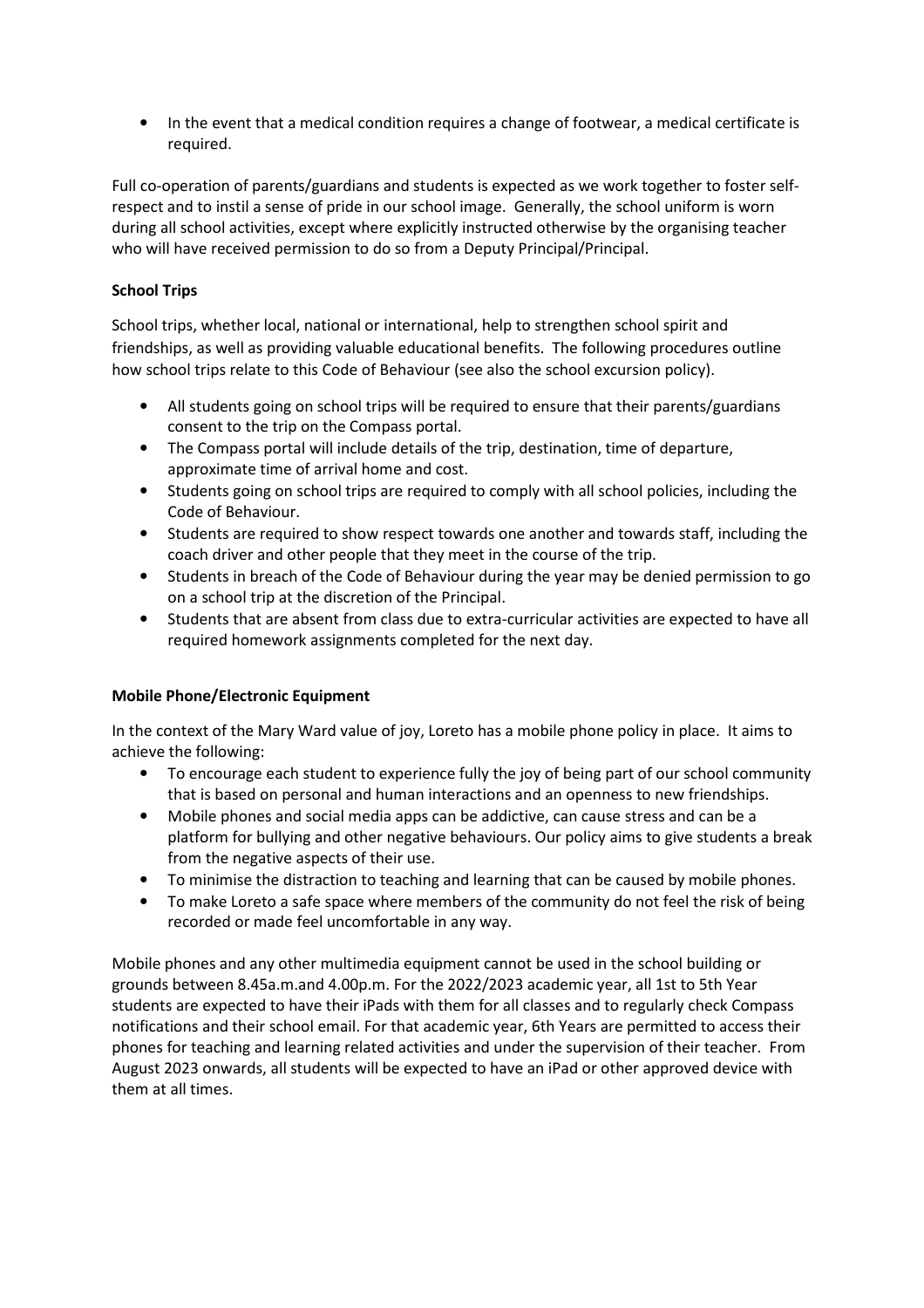#### **Misuse of mobile phones or other devices**

| Incident                                          | <b>Sanction</b>                                  |
|---------------------------------------------------|--------------------------------------------------|
| Phone not locked in school locker during school   | 5 behaviour points                               |
| day: 8.45a.m.and 4.00p.m.                         |                                                  |
| Phone seen or heard during the school day         | 5 behaviour points                               |
| Taking a photo or making a video/audio            | Detention in the first instance (10 points)      |
| recording without permission from the school      |                                                  |
| authorities                                       |                                                  |
| Taking a photo or making a video/audio            | Suspension in the first instance and/or referral |
| recording in such a way as could be deemed to     | to the Board of Management if deemed             |
| be hurtful, humiliating, abusive or an invasion   | sufficiently serious.                            |
| of another's privacy                              |                                                  |
| Sharing an image/video or audio recording that    | Suspension in the first instance and/or referral |
| would be clearly hurtful, humiliating, abusive or | to the Board of Management if deemed             |
| an invasion of another's privacy to another.      | sufficiently serious.                            |

#### **Mobile Phone Policy for School Trips**

We recognise that many parents will wish for their daughters to bring their mobile phones with them on school trips. Our policy is to promote the appropriate use of mobile phones while on a school trip. In that regard, the following guidelines must be followed:

For short excursions, for example within Kilkenny, that will begin and end comfortably within the normal school day, the organising teacher is likely to decide not to permit students to bring their mobile phones with them (unless there is a specific benefit in having the phones with them). This is to minimise the distraction caused by mobile phones and to maximise the learning and social benefits for the students.

For trips that involve a significant journey, students will be allowed to bring their phones with them. In which case, the following rules apply (normal sanctions such as behaviour points, detention or suspension as per the code of behaviour):

- Phones should only be used when necessary, perhaps to contact home if a bus is running late, or in the case of an emergency.
- Social networking is not permitted. On a school trip, students are expected to interact fully with their fellow students, their teachers and to gain full educational benefit from the trip. Any use of mobile phones that limits this benefit will lead to confiscation for the duration of the remainder of the trip.
- On longer trips, a teacher may decide to retain students' mobile phones for a period of time (for example when activities are taking place) or may assign a particular time in which students can use their phones. Students are expected to comply if this is the case.
- In the case of overnight trips, mobile phones may be retained by the organising teachers overnight. Parents/guardians will be given a contact number to use in the case of an emergency.
- Students may be permitted to use their phones to take pictures if there is an educational or social benefit. This is at the teacher's discretion and if permitted, students should make sure not to cause offence or upset to others.

#### **iPad usage**

In order to enhance each student is required to access her text books and other resources using an iPad during the school day (optional for senior students). All students are required to monitor their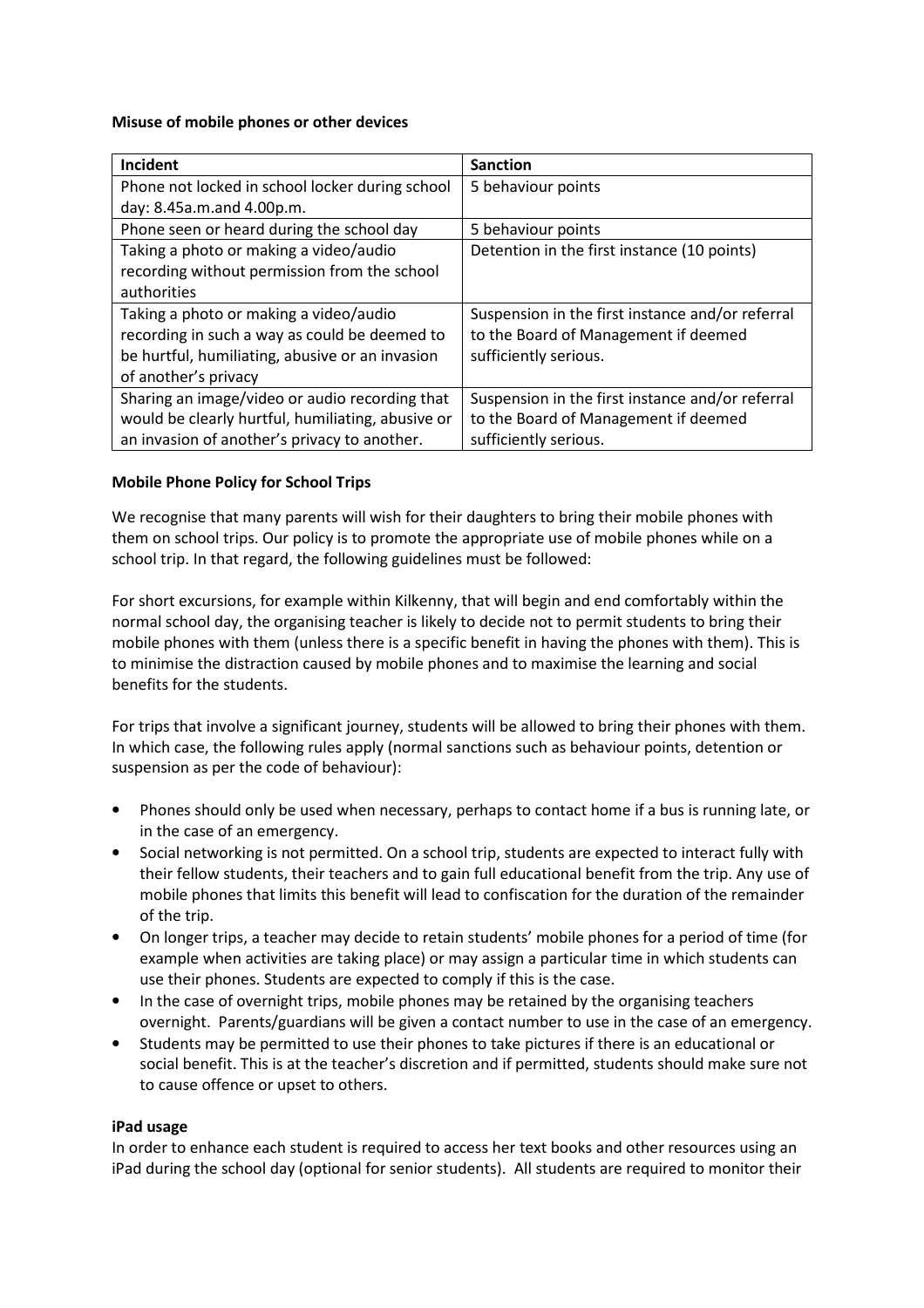school emails daily for general school announcements as well as announcements from individual teachers. Students are required to adhere to the following regulations regarding the use of their iPads.

- The iPad should be kept safe at all times never leave it unattended. It should be stored securely in your locker when you cannot keep it with you e.g. during P.E., lunchtime, attending school events etc.
- Mind the screen and keep the iPad away from water, food etc.
- Take special care when placing your iPad on your desk, making sure it cannot be easily knocked over.
- Make sure your iPad is charged when coming to school. Regularly allow your battery to fully discharge (run down), perhaps every weekend – this will help the battery to last longer.
- Take care with your charger. Ensure there is no strain on the cable when you are charging your iPad.
- The use of your iPad will be monitored. It is for educational purposes only. Game-playing (at home or in school) is forbidden.
- Cameras have been disabled on your iPad. You must not use your iPad to photograph or record another person unless you have been directed to do so by a teacher.
- You may not use your iPad for social networking.
- Do not use your iPad to contact home during the school day either by email or any other means. Report to the office if you need to contact home.
- Communicating with other students or friends using the iPad is also forbidden.
- Interfering with the security software on the iPad will be deemed a very serious offence.

## **Truth/Sincerity**

**Truth and sincerity are values that are essential for the creation of a happy and productive learning environment. They are also needed for the formation and maintenance of right relationships. All members of the school community need also to be true to themselves so that they find their own voices and claim their own identities.**

A Loreto student is expected…

- To be truthful and sincere in all her dealings with members of the school community.
- To be true to herself and her own values.
- To stand up for truth and be a voice for those who cannot stand up for themselves.
- To be a peacemaker, helping to calm situations, resolve disputes and not to engage in gossip or making hurtful comments.
- To present her own work for homework or project assignments and not to copy the work of others.
- To take part in tests/examinations in an honest manner and not to cheat in any way. To do so will be considered a serious matter, leading to the cancellation of the examination as well as other possible sanctions. Cheating in State Examinations will be considered a most serious offence. Students will be subject to the disciplinary procedures of the State Examinations Commission, but the school will also reserve the right to impose its own sanctions.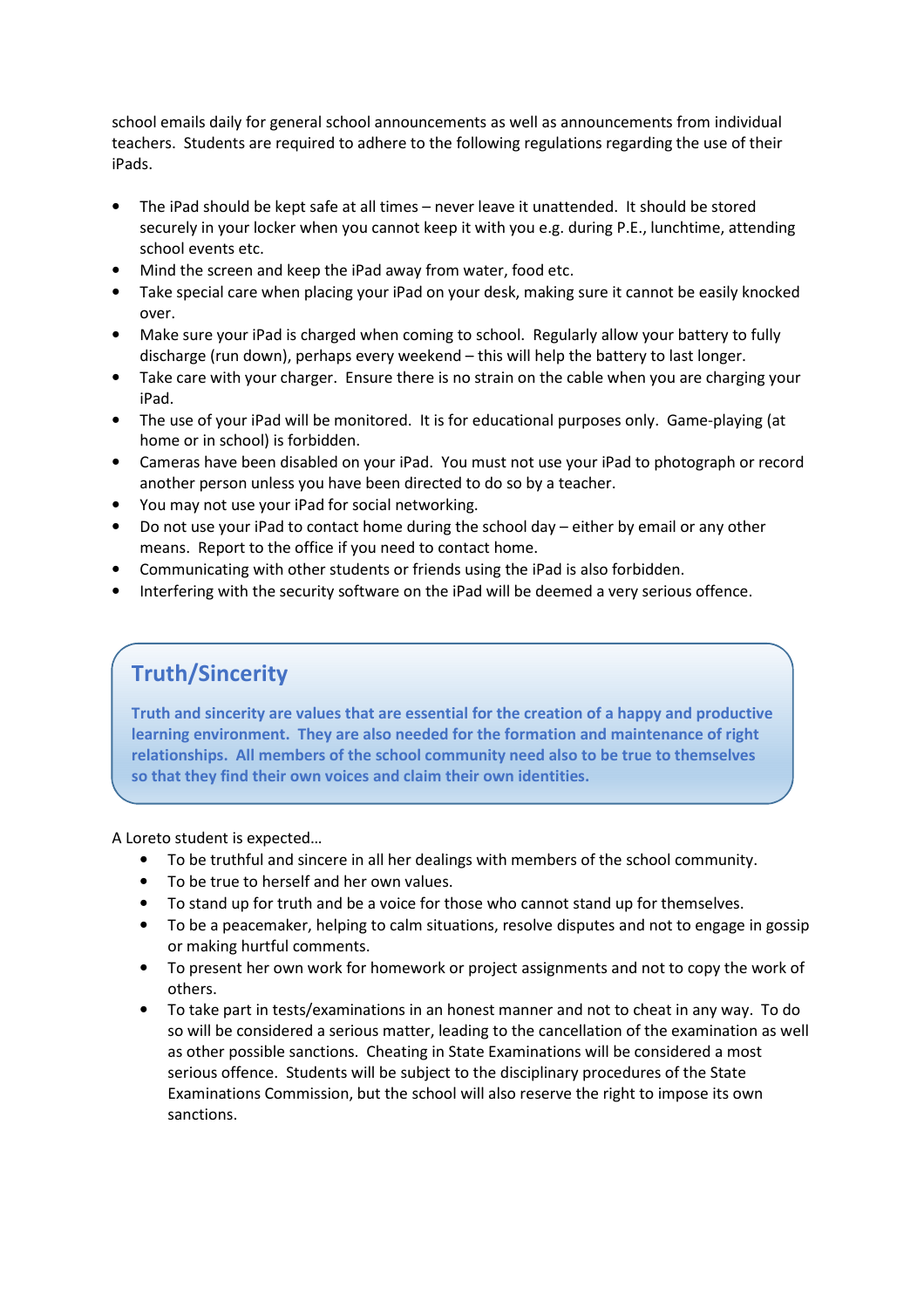## **Justice**

**Mary Ward said that justice is 'the ground of all other virtues'. Members of a Loreto community aim to foster right relationships by treating one another fairly and with respect. We must seek to balance the rights of individuals with the rights of the community. We have an awareness that the behaviour of an individual can have an effect on others. Therefore, it is necessary to have a system of rewards for good behaviour and sanctions for behaviours that affects oneself and others negatively. At all times, each individual member of the school community will be treated justly and will be afforded the right to be heard. Staff members who have a role to play in the implementation of this code of behaviour realise that students have individual needs, and various factors can influence their behaviour. They balance the needs of the individual with the rights of other members of the school community who have the right to be free to learn and teach to the best of their ability in a happy, safe and secure environment. They also seek to follow a problem-solving approach, helping every student to be the best that they can be.** 

#### **Discipline Procedures**

- Fostering a positive environment and managing the behaviour of students in the class is the responsibility of each class teacher. The class teacher deals with behaviour in his/her classroom, in line with the school's Code of Behaviour, and should aim to resolve all issues in this context. Appropriate sanctions may be used at the teacher's discretion (e.g. verbal correction, movement to a different seat, note in diary, behaviour points). These should include, where possible and appropriate, positive interventions. The classroom teacher may communicate his/her concerns with parents/guardians where necessary.
- In the interests of maintaining class spirit, the teacher may choose to report an incident to the Class Tutor who may intervene in a positive or pastoral sense.
- When a teacher has applied a number of sanctions and engaged various strategies without success, the matter must be referred to the Year Head via a Compass Chronicle. If a single incident is deemed serious enough, this must also be referred by means of a Compass Chronicle.
- The Year Head will meet with the student and discuss the issues at hand and how best to bring about an improvement in the behaviour. She/he will explore all possible approaches, including pastoral and positive interventions while encouraging the student to reflect on her behaviour (behaviour reflection sheet). If necessary, the Year Head will impose relevant sanctions (e.g. points, 'on report', detention) and communicate these with the parent/guardian.
- If these sanctions prove unsuccessful, the Year Head will meet with the Parent/Guardian and the student to resolve the issue.
- It is recommended that Year Heads, where required, communicate with parents in the following ways: telephone conversations, written communications and in-school meetings. Communication with Guidance Counsellor and/or the Home-School Liaison teacher takes place also as appropriate.
- If the matter has not been resolved at this stage, the student is referred to the Deputy Principal. Suspension, along with other strategies, may be considered at this stage (see the suspension and expulsion policy). The Deputy Principal may suspend a student twice (maximum three days for each suspension) with the guidance of the Principal. It is desirable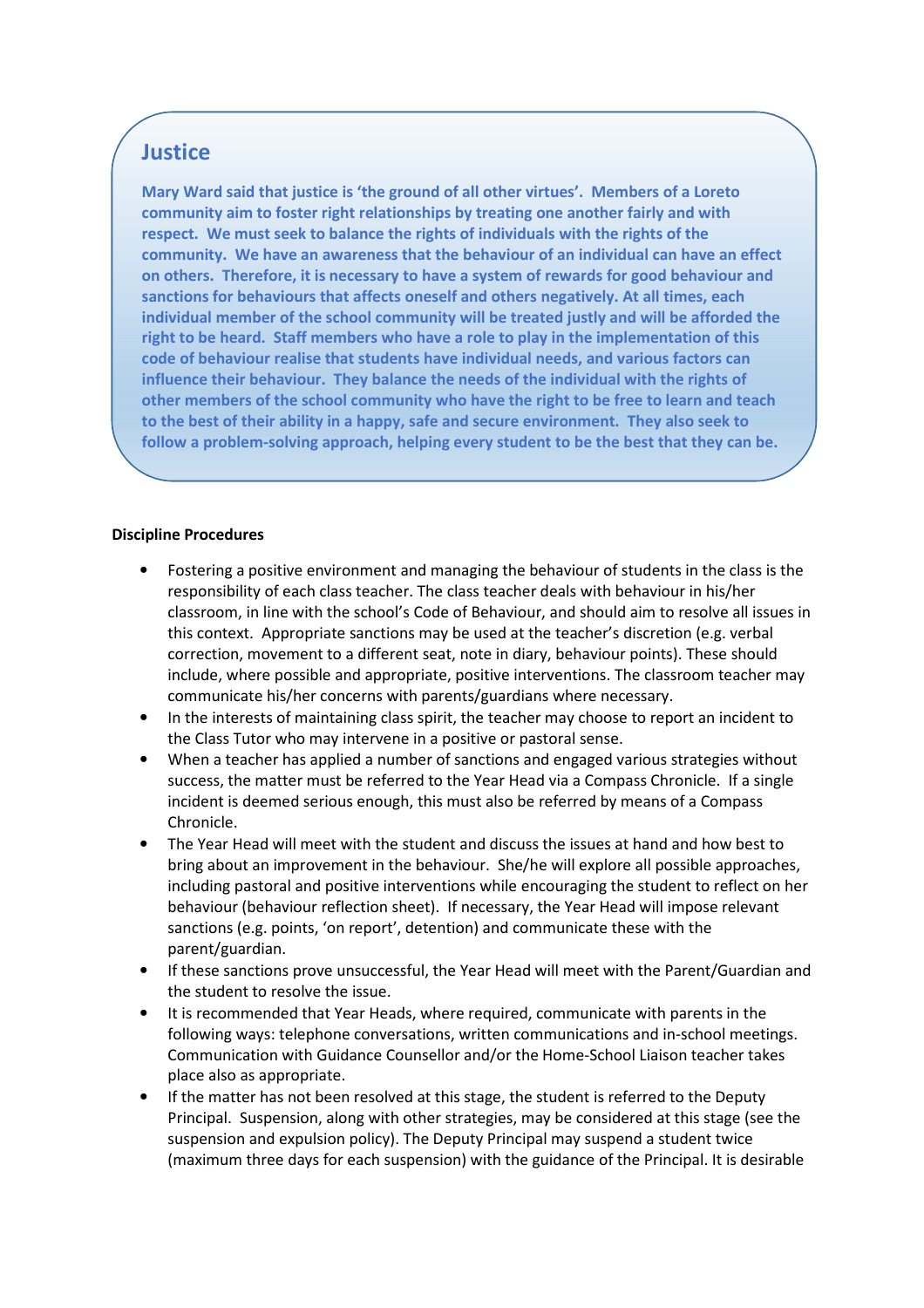that prior to suspension a meeting between Deputy Principal and parents/guardian takes place. On return to school, the student meets with Deputy Principal.

- Subsequent referral to the Principal might be deemed necessary, in which cases suspension and/or referral to the Board of Management might be the outcome.
- The Board of Management may be obliged to resort to exclusion in the most extreme cases of indiscipline (either repeated or very serious once-off incidents) after all pastoral resources available within and to the school have been utilised, every other sanction has been exhausted (except for once-off serious incidents) and due procedures have been followed.
- At any stage, denial of privileges will be considered with the approval of the Deputy Principal or Principal.
- While most breaches of the Code of Behaviour will be dealt with through this graduated system, there are some once-off incidents for which students may be suspended or expelled, following fair procedures and depending on the seriousness of the incident (see suspension and expulsion policy). These include:
	- a. Extreme defiance of a teacher/member of staff.
	- b. Verbal abuse of a teacher/member of staff.
	- c. Bullying, fighting or physical abuse of any member of the school community.
	- d. Interfering with the fire alarm or any safety equipment.
	- e. Vandalism and theft.
	- f. Possession, use or supply of alcohol and/or any illegal drugs or the misuse of legal drugs in the school building, on the school grounds, during break times (on or off the premises) or during any school-related activities.
	- g. Possession of offensive weapons.
- Whereby any incident may also be in breach of law, the Gardai or other relevant authorities may be informed.
- When pupils are being interviewed during the course of an investigation of any matter relating to student behaviour, it is the policy of the school that brief notes are taken. These notes will be retained, including those taken in electronic form, in accordance with the G.D.P.R. policy.

#### **Rewards**

Applying the principle of justice, Loreto Secondary School aims to acknowledge and reward good behaviour as follows:

- Praise by Teacher, Tutor, Year Head, Deputy Principal, Principal.
- Positive note in diary/positive letter home
- Certificates
- Reduced homework/night off homework
- Subject related games
- Trips, outings, films
- Class prizes
- Work exhibited
- Announcements
- Recognition of achievement in assemblies and/or Awards ceremony
- Vouchers
- Behaviour tokens
- Certificates for students who receive no penalty points during the course of an academic year.
- Awards for students who maintain an excellent attendance record.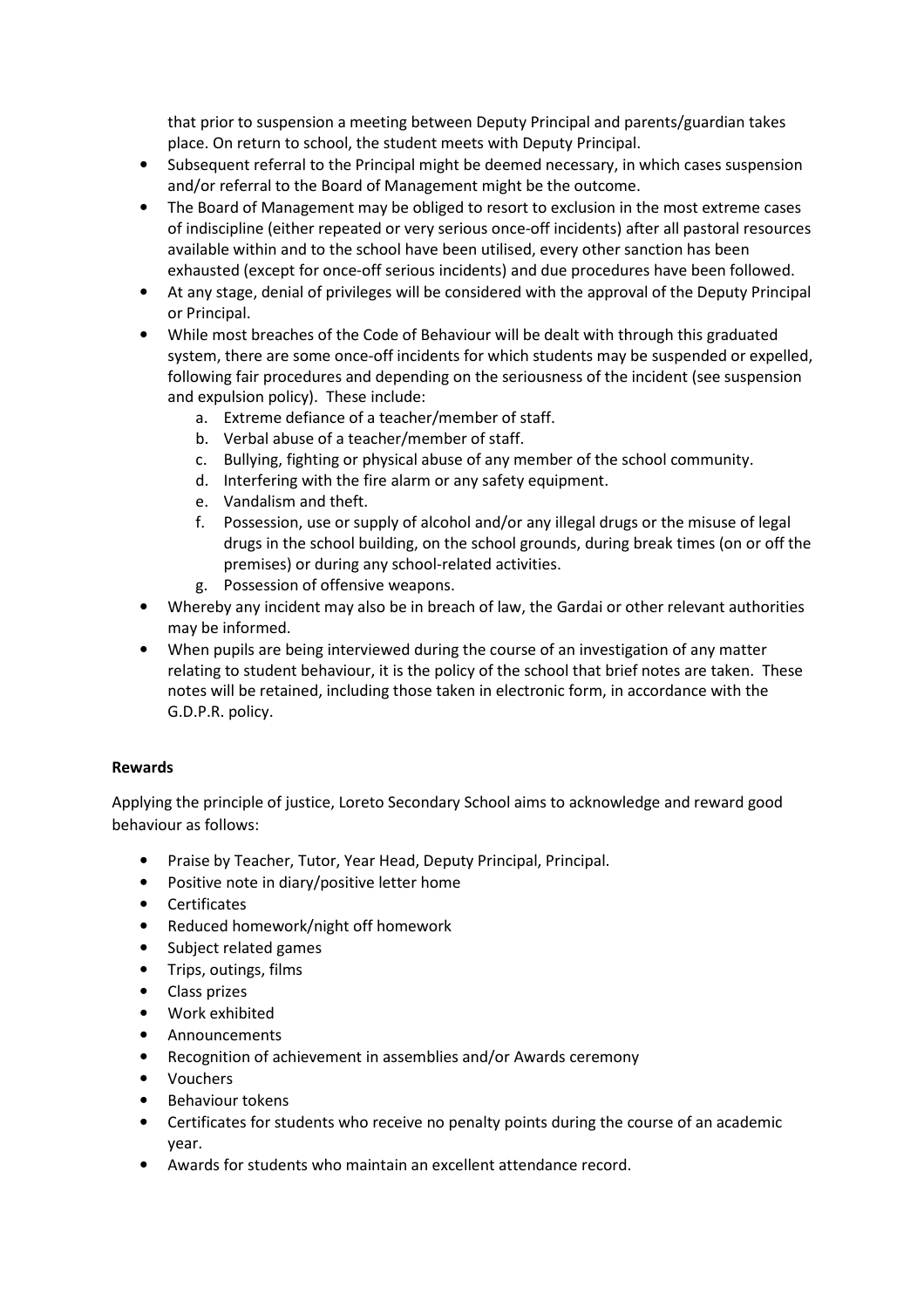#### **Sanctions**

The principle of justice also requires that the school applies sanctions to help a student to correct her behaviour and to reflect on how her behaviour is affecting herself and others. Sanctions will always be applied following fair procedures and proportionate to the seriousness of the incident. In all cases, the student will be given the right to respond and will be listened to. Sanctions include:

- Verbal admonishment.
- Note in journal.
- Temporary confiscation of property if the item is being misused.
- Behaviour points (see below) or additional educational assignments given.
- Assigning the student a different seat in the room.
- Assisting in the maintenance of the school environment.
- Removal of privileges.
- Letter to parent/guardian.
- Meeting with parent/guardian.
- Detention generally for one hour after school on Friday. Parents/guardians will be given advanced notice when their daughter is being placed on detention. Detention is sanctioned in accordance with the behaviour points system outlined below.
- Being placed on report.
- Being placed on an attendance/punctuality report.
- Removal from school representative fora or other leadership positions (e.g. student council).
- Temporary assignment of a student to a different room by the Year Head, Deputy Principal or Principal.
- Suspension.
- Expulsion.

#### **Behaviour Points**

Loreto Secondary School has a behaviour points system that was designed to remove the need to use repetitive writing exercises while helping students to manage their own behaviour. Points are entered on the Compass system and students are sanctioned a detention for each time they reach ten points (i.e. 10, 20, 30 points etc.). Each student begins an academic year with zero points. Students who have accumulated 30 points will be considered for suspension. The accumulation of points can lead to a referral to the Year Head, Deputy Principal, Principal or Board of Management in line with the graduated approach to behaviour management.

The points awarded for various issues are outlined in the table below.

| <b>Negative Behaviours</b>                                            | <b>Points</b> |
|-----------------------------------------------------------------------|---------------|
| Late for Class                                                        |               |
| No Homework                                                           | 2             |
| Classwork not completed                                               | 2             |
| Breach of school uniform                                              | 2             |
| Journal lost/not in school                                            | 2             |
| Journal not signed by parent when requested                           | 2             |
| No materials for class                                                | 2             |
| Eating/Drinking in classroom                                          |               |
| Use of Mobile Phone/mobile not in locker/mobile causing disruption    | 5             |
| Misuse of Tablet or other device/Use of camera/Use of unapproved apps | 10            |
| No lock on locker                                                     |               |
| Disruptive behaviour in class                                         |               |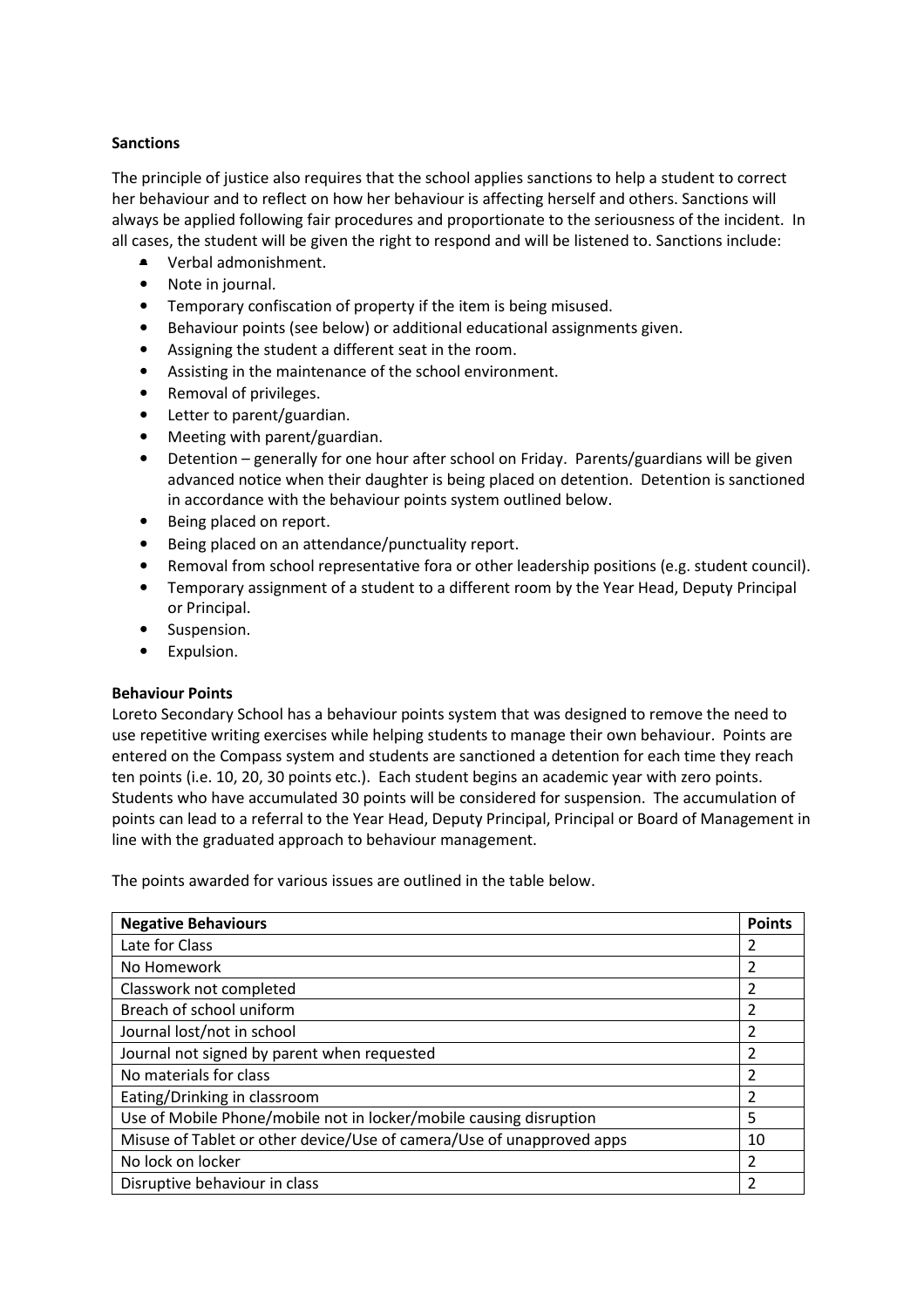| Continuous disruption of class                                                          |                |
|-----------------------------------------------------------------------------------------|----------------|
| Defacing School property                                                                | 5              |
| Not keeping property/lunch area tidy                                                    | $\overline{2}$ |
| Absent from class without permission                                                    | 5              |
| Disobedience/disrespect to any staff member                                             | 5              |
| Out of bounds within the school grounds                                                 | 5              |
| Interfering with the property of others                                                 | 5              |
| Negative behaviour towards other students                                               | 5              |
| Stealing or damaging the property of others                                             | 10             |
| <b>Smoking or Vaping</b>                                                                | 10             |
| Chewing gum                                                                             | 2              |
| Interference with health & safety equipment                                             | 10             |
| Mitching                                                                                | 10             |
| Leaving the school grounds without permission/failing to sign out                       | 10             |
| Bad language or intimidating behaviour towards a member of school community             | 10             |
| Using recording devices without permission                                              |                |
| Failure to attend detention without parent communication/valid reason in advance        |                |
| Failure to attend organised school events/games/extra-curricular without a valid reason |                |

The following is a guide as to how the ladder of referral relates to the accumulation of penalty points and is followed by key personnel in the context of managing student behaviour.

| <b>Points</b><br>range | <b>Action</b>                                                                                               |
|------------------------|-------------------------------------------------------------------------------------------------------------|
| $0 - 9$                | Tutor observe (set up digest)                                                                               |
| 10                     | Year Head meet with student                                                                                 |
| $10 - 15$              | Year Head 2nd meeting with student and behaviour reflection sheet                                           |
| 16-20                  | Year Head phone call home                                                                                   |
| $20 - 30$              | Year Head meeting with parents and student to be put on report for three days                               |
| 30                     | Year Head Compass notification home with warning of referral to Deputy Principal and<br>possible suspension |
| $30+$                  | Referral to Deputy Principal and 1st suspension                                                             |
| 60                     | Deputy Principal - 2nd Suspension                                                                           |
| 70                     | Referral to Principal                                                                                       |
| 90                     | Principal - 3rd Suspension                                                                                  |
| $100+$                 | Principal 4th Suspension and referral to the Board.                                                         |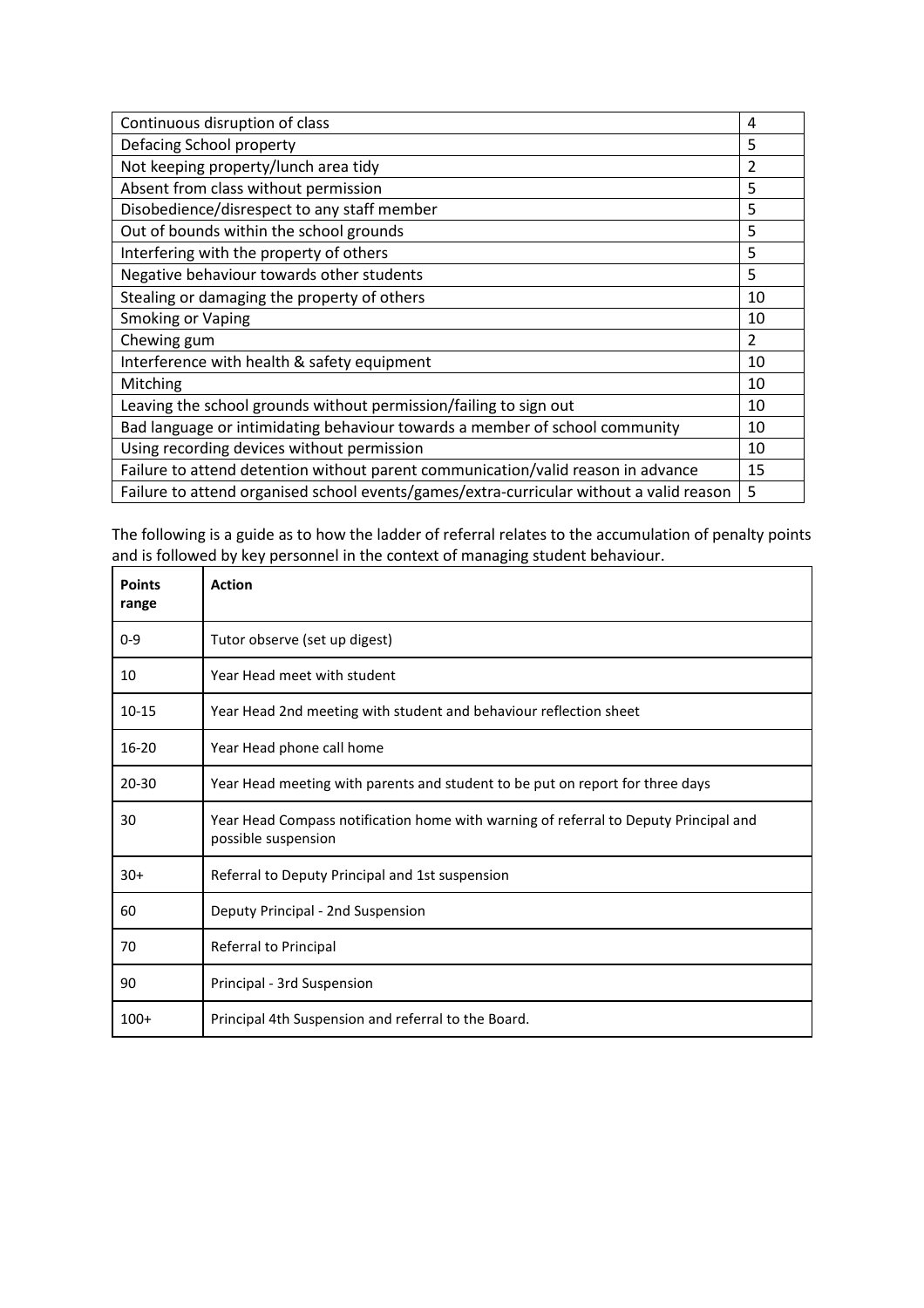## **Suspension & Expulsion Policy**

In certain circumstances of unacceptable behaviour, including continuous misbehaviour despite interventions, it is necessary in the best interests of the whole school community for the student to be suspended or expelled.

In applying sanctions of suspension and expulsion, Loreto Secondary School will give due consideration to a range of Constitutional and legal provisions, as well as various Human Rights Conventions. In particular, our procedures will derive from provisions in the Education Act (1998), The Education Welfare Act (2000), the Equal Status Act (2000) and the principles of fairness and natural justice.

#### **Principles of Natural Justice**

#### *Procedural Fairness*

- 1. Procedural fairness is a basic right of all individuals dealing with authorities. All communities have a legitimate expectation that schools (boards of management, principals, deputy principals and teaching staff members) will follow these principles in all circumstances, particularly when dealing with suspensions and expulsions.
- 2. Procedural Fairness is generally recognised as having two elements
	- a. The right to be heard which includes:
		- i. The right to know why the action is taking place.
		- ii. The right to know the way in which the issues will be determined.
		- iii. The right to know the allegations being made and any other information which will be taken into account.
		- iv. The right of the person against whom the allegations have been made to respond to the allegations.
		- v. The right to an appeal.
	- b. The right of a person to an impartial decision which includes:
		- i. The right to impartiality in the investigation and decision-making phases
		- ii. The right to an absence of bias in the decision-maker

#### **Suspension**

Continuous breaches of school rules, or serious breaches of the code of behaviour, or a serious onceoff incident of misbehaviour may warrant suspension outside of school.

Suspension outside of school is only sanctioned by the Principal or a Deputy Principal.

Suspension from school for up to (and including) three days can be sanctioned by a Deputy Principal (in accordance with the ladder of referral) or the Principal. Suspensions for up to (and including) five days can only be sanctioned by the Principal, in the case of more serious incidents of misbehaviour and following a consultation with the Chairperson of the Board of Management. A suspension for more than five days must be sanctioned by the Board of Management. In all cases, proper procedures will be followed.

Where a student is suspended for six days or more the Principal will inform the local Education Welfare Officer.

Where a student is suspended for a cumulative total (in one academic year) of twenty days or more the Principal will inform the local Education Welfare Officer.

**Possible grounds for suspension include…**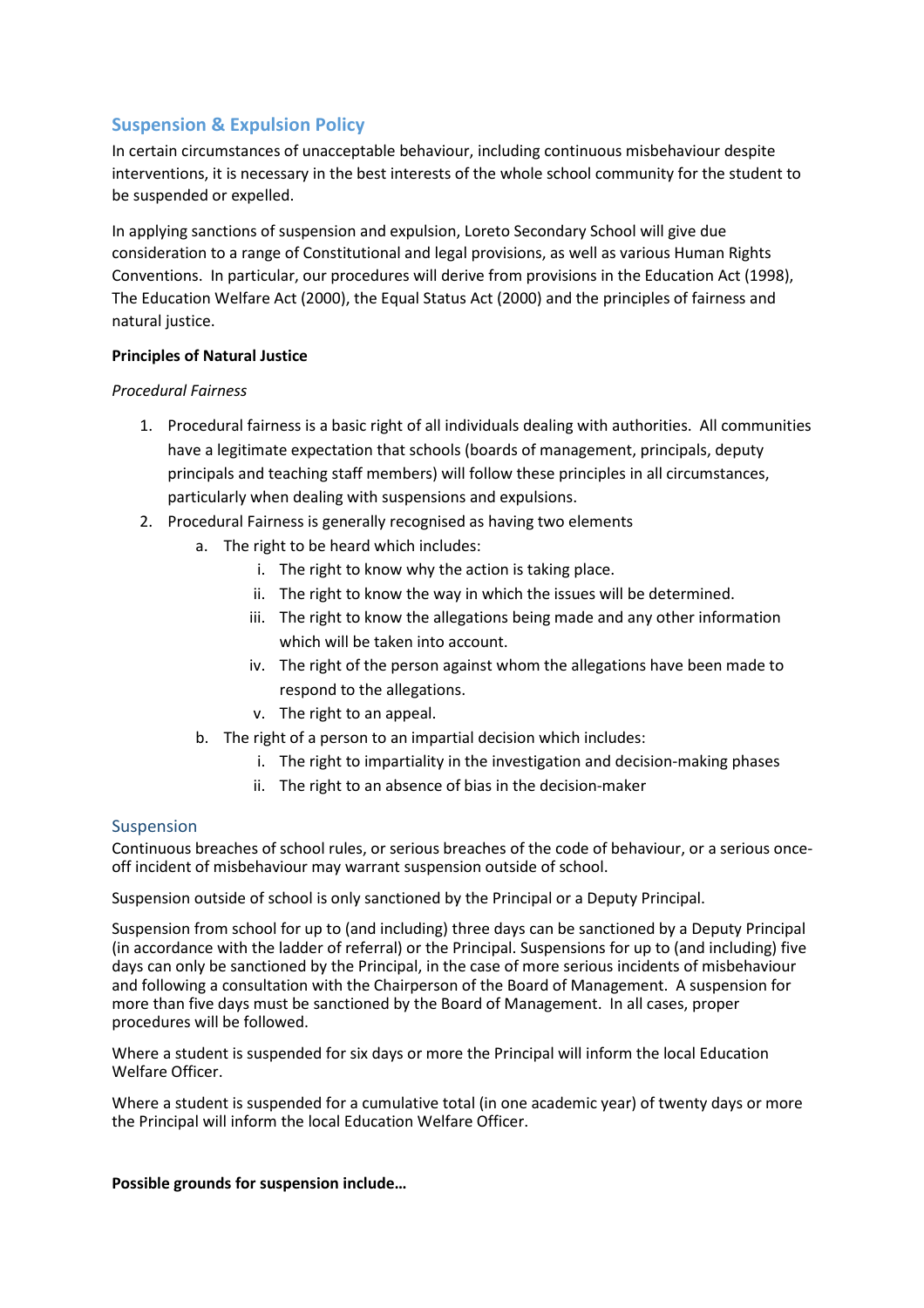- 1. Disrespect, or continuous defiance towards, or harassment or intimidation of any staff member, or the harassment/ bullying of any member of the school community. This includes use of obscene, abusive or inappropriate language.
- 2. Possession, use or supply of prohibited substances e.g. alcohol or drugs in the school or on school related activities.
- 3. Vandalism or destruction of school property or the property of another member of the school community.
- 4. Continuous disruption of learning in a manner that has a negative effect on other students.
- 5. Damaging the good name and reputation of the school.
- 6. Stealing.
- 7. Fighting, or possession of offensive weapons (which may also be reported to the appropriate authorities).
- 8. Continuous misbehaviour, despite the implementation of other strategies and sanctions.

#### **Suspension will be used after the Principal/Deputy Principal is satisfied:**

- 1. That the normal strategies (including pastoral) and sanctions as per the Code of Behaviour have been followed, except in case of a serious breach of the code of behaviour which may warrant immediate suspension.
- 2. That appropriate support has been given to the student.
- 3. That all actions taken have been documented.
- 4. That copies of all correspondence are available.

#### **Procedure**

Based on the reports presented, including written records of the actions taken to date, the Principal/Deputy Principal forms the view that a suspension might be warranted in accordance with the school's Code of Behaviour. (Note that incidents of varying degrees of seriousness are investigated by members of staff acting *in loco parentis*. Parents might not be informed at the early stages of an investigation.)

The student is informed of this view, as well as the grounds for the suspension, and given an opportunity to respond. If the Principal/Deputy Principal decides to proceed with the sanction, the girl's Parents/Guardians are notified and requested to attend a meeting in the school. During the meeting with Parents/Guardians (generally the student will attend this meeting also), the case will be outlined in full and the Parents/Guardians/Student are invited to respond. If the Principal/Deputy Principal confirms the decision to suspend, the reasons for and the dates and duration of the suspension outside school will be clearly outlined.

Every reasonable effort to facilitate the above meeting will be made, however if Parents/Guardians are unwilling or unable to attend, a suspension may have to be sanctioned without such a meeting taking place. If the suspension is to be immediate, Parents/Guardians may be informed by phone, in which case a letter will be issued as outlined below.

Students will not be sent home during a school day unless collected by a Parent/Guardian or some other suitable arrangement is made. In all cases, proper procedures as per this policy shall be followed.

#### **The formal letter of notification of suspension will include**

- 1. Notice of the suspension
- 2. Effective date and duration of the suspension
- 3. Reasons for suspension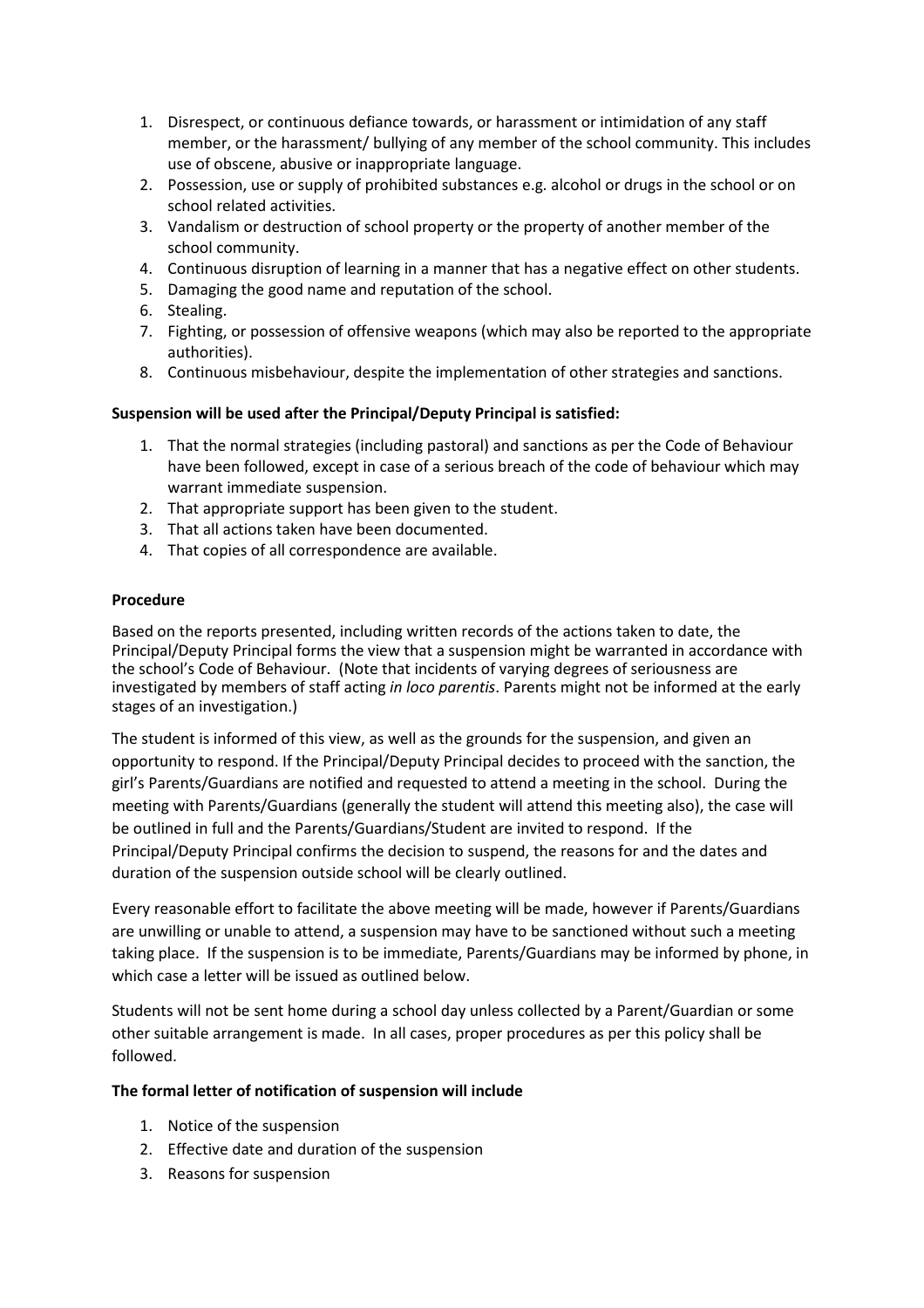- 4. Expectations of student while on suspension
- 5. Importance of the Parents'/Guardians' assistance in the matter
- 6. Notice that the student is under the care of Parents/Guardians during the suspension
- 7. Notice that the Principal informs the Board of Management of any such suspension
- 8. Notice of right to appeal the decision of the Principal/Deputy Principal to the Board of Management
- 9. Notice that the suspension will be notified to the local Education Welfare Officer (if it exceeds 6 days or more or for a cumulative total of 20 days in one academic year)
- 10. Notice of right to appeal under Section 29 of the Education Act 1998 and the Education Welfare Act (only applicable as in the case of no. 9 above)

#### **Longer-term suspension (i.e. more than five days)**

- 1. A longer-term suspension must be sanctioned by the Board of Management at a properly convened meeting.
- 2. Parents/Guardians will be invited to attend this meeting and will receive a report on the incident and/or the record of continued misbehaviour prior to attending.
- 3. Prior to referring the matter to the Board of Management, the Principal will ensure that all appropriate steps have been taken in line with the Code of Behaviour, this policy and normal procedures.
- 4. If the duration of the suspension, or the total number of days suspended in the academic year exceeds nineteen days, Parents/Guardians will be informed of their right to appeal the suspension to the Department of Education and Skills (in accordance with Section 29 of the Education Act 1998) and will be informed of this right by the school.
- 5. During the period of a longer-term suspension, the school may insist that the student remains at home while an appeal on a suspension is in process.
- 6. Where an appeal is successful, any period of suspension served in relation to the appeal will be removed from the student's file.

#### **Procedure for re-introduction following suspension**

- 1. Where possible, Parents/Guardians are requested to accompany the student on her return to school following the suspension.
- 2. On her return, Parents/Guardians and the student may be requested to sign an agreed contract renewing her commitment to the Code of Behaviour.
- 3. Parents/Guardians may at any time be advised or requested to agree to certain procedures to assist in the student's rehabilitation e.g. refer the student for psychological assessment, counselling or other pastoral support services.

#### **Grounds for removal of a suspension**

- 1. The Principal and/or Board of Management may agree that a sanction other than suspension be applied following discussion with Parents/Guardians/guardians
- 2. Following a successful appeal to the Board of Management
- 3. Following a successful appeal under Section 29 of the Education Act
- 4. Where new circumstances come to light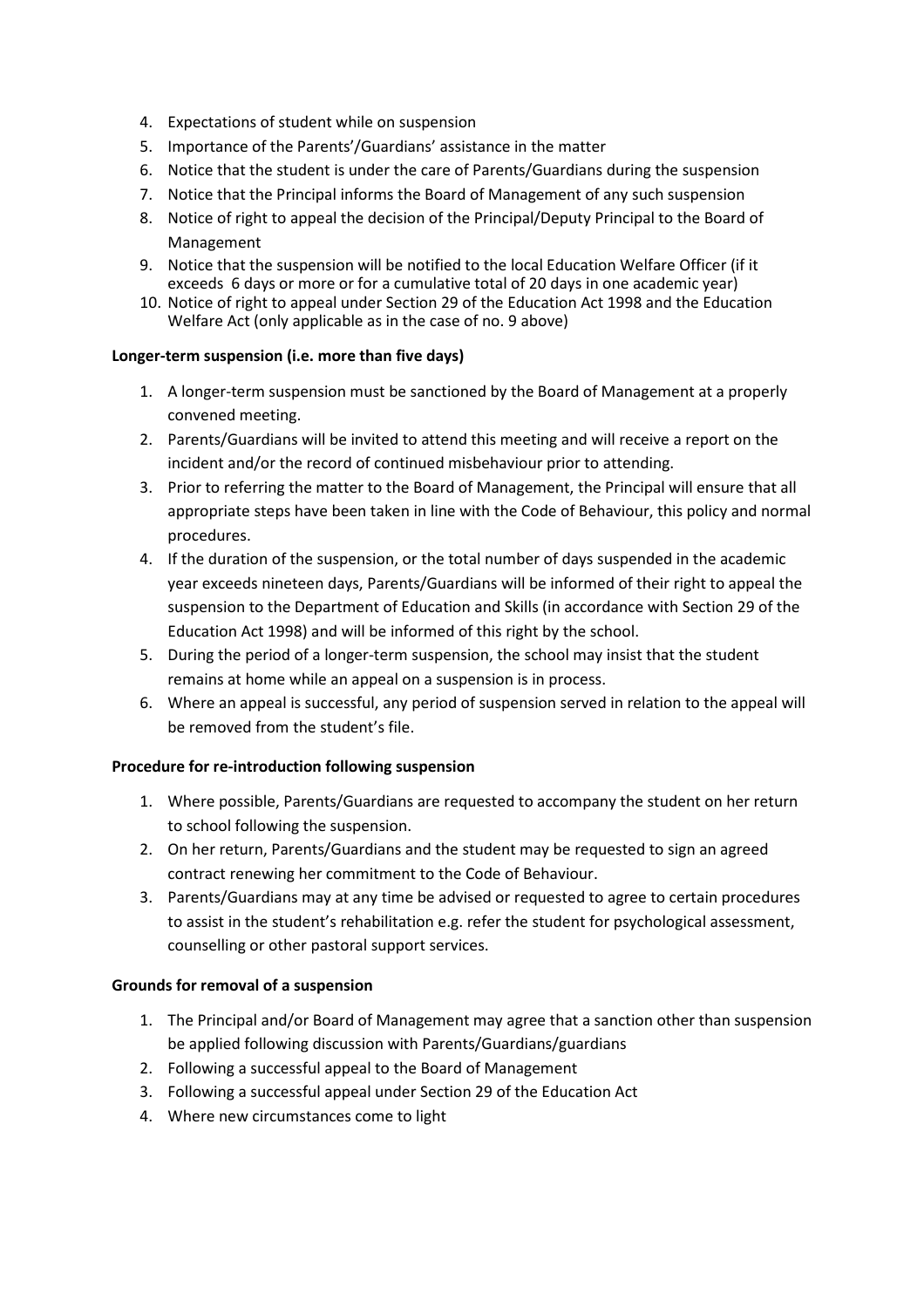## Expulsion

Expulsion is the ultimate sanction imposed by the school and is exercised by the Board of Management in extreme cases of indiscipline, persistent misbehaviour, or serious misbehaviour or continued misbehaviour after a previous intervention by the Board of Management.

The decision to expel will be made at a properly convened meeting of the Board of Management to which the Parents/Guardians and, if appropriate, the student will be invited to attend. In advance of any hearing, which could result in expulsion, the school, under the direction of the Principal (or Deputy Principal in her/his absence), will investigate the matter in accordance with the principles of natural justice.

## **Possible Grounds for Expulsion (***these examples are not exclusive***)**

- 1. Where breaches of the Code of Behaviour continue following repeated suspensions, the Principal may recommend expulsion to the Board of Management and inform the Parents/Guardians of her/his recommendation.
- 2. Expulsion may be recommended where the behaviour of the student is seriously disrupting learning and teaching and is having a negative effect on other students.
- 3. Expulsion may be recommended where there is serious disrespect, harassment or abuse of others.
- 4. Gross insubordination.
- 5. Expulsion may be recommended where the student has no respect for, or is not amenable to, any form of school authority.
- 6. Expulsion may also be recommended for certain breaches of policy in relation to substance abuse, one example would be the trafficking of drugs.
- 7. Expulsion may be recommended where there is serious concern for the safety of others.
- 8. Where contracts of behaviour, following repeated suspensions, are not being kept.
- 9. Serious assault.
- 10. Sexual assault.
- 11. Serious theft.
- 12. Causing major damage to school property.
- 13. Possession of, or brandishing, an offensive weapon.
- 14. A serious breach of the code of behaviour or continued persistent misbehaviour subsequent to a student having received a suspension from the Board of Management.

## **Principal's Role re Expulsion**

*The Principal will always refer to the Board of Management in relation to matters of expulsion. However the Principal may suspend a student immediately in some circumstances, and where it is deemed necessary, pending a referral to the Board of Management. In such a case, every effort will be made to organise promptly such a meeting of the Board so that the effective suspension is not prolonged.* 

Expulsion by the *Board of Management* will be considered after the Principal is satisfied…

- 1. That all other disciplinary/remedial options under the Code of Behaviour have been applied and documented.
- 2. That appropriate supports have been offered to the student (e.g. diagnostic assessments where appropriate and/or counselling.)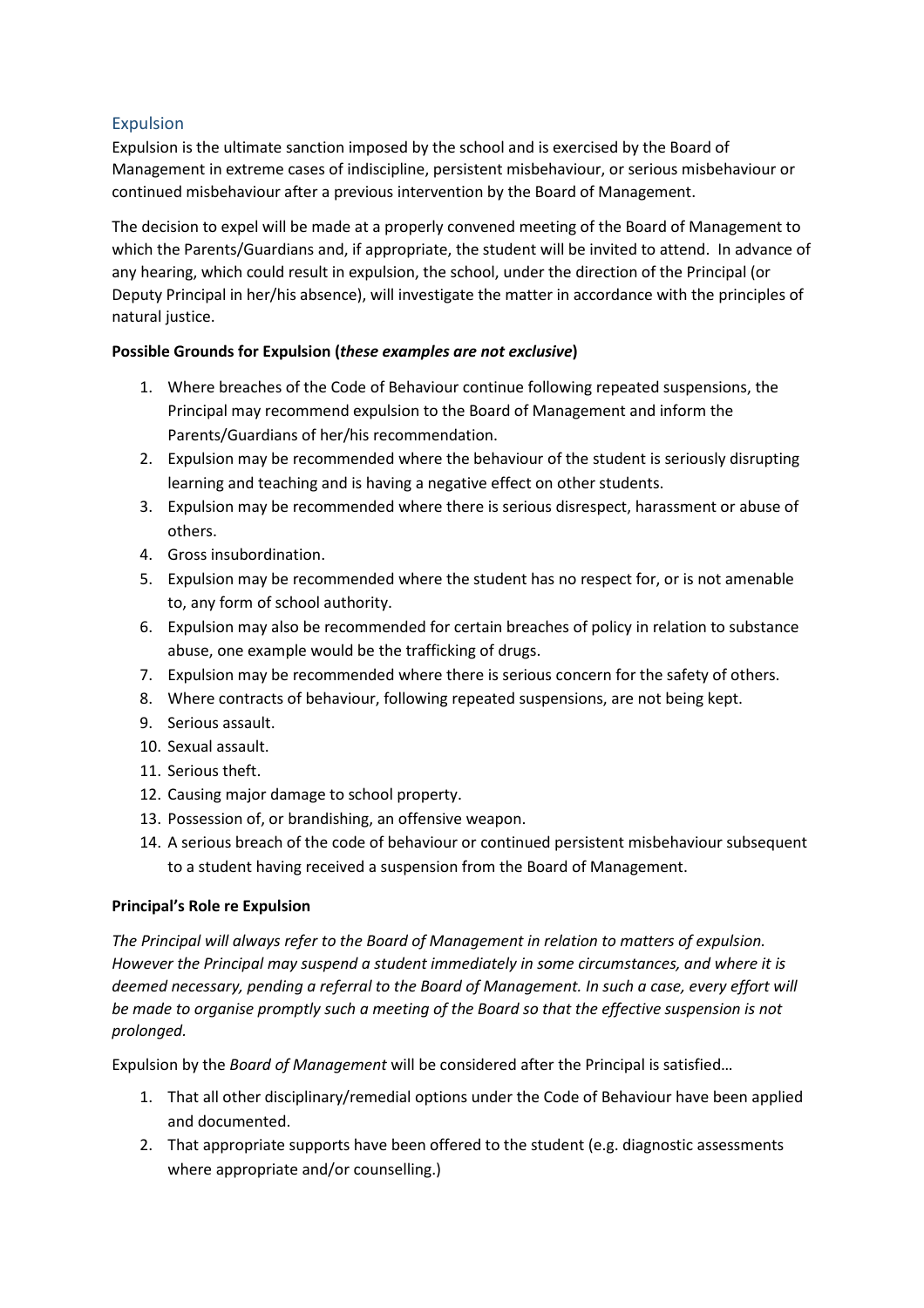- 3. That discussion has taken place with Parents/Guardians in relation to the student's behaviour which may have led to suspension and now leads to expulsion.
- 4. That formal written warnings had been notified to the student and her Parents/Guardians in relation to serious breaches of the Code of Behaviour (except in the case of expulsion for a once-off incident).
- 5. That formal written expectations of behaviour have been notified to both student and Parents/Guardians e.g. contracts showing commitment to the school Code of Behaviour.
- 6. That the Parents/Guardians have been made aware of any reports of suspension to the Board of Management.
- 7. That the Parents/Guardians have been made aware of formal reports to the Board of Management in relation to the behaviour of the student and were invited to respond to or attend any Board of Management meeting.
- 8. That Parents/Guardians are informed of the Board of Management meeting where there is an intention to recommend suspension or expulsion and they have been invited to attend such meeting. Every reasonable effort will be made to facilitate the parents'/guardians' attendance at the meeting, however the meeting will have to proceed in their absence if they are unwilling/unable to attend.
- 9. That all actions taken have been documented.
- 10. That copies of all correspondence are available.

## **Role of the Board of Management**

Expulsion can only occur after the Board of Management has followed the following procedures

- 1. Heard the Principal's case against the student (in the presence of the Parents/Guardians where possible)
- 2. Heard the Parents'/Guardians' response
- 3. Examined all the documentation which has been given to the Parents/Guardians
- 4. Considered the student's record in the school
- 5. Taken legal/expert advice where necessary
- 6. Ensured that the Principal is not present for the Board's discussion and decision on the matter
- 7. Discussed the case in detail
- 8. Considered all matters having regard to the Board's responsibilities to the whole school community, the ethos of the school and the principles of natural justice
- 9. Considered the impact of the expulsion on the student
- 10. Made a decision to communicate its intention to expel to the parents/guardians and the Education Welfare Officer in writing as follows:
	- a. Notice of intent to expel
	- b. Reasons for the expulsion
	- c. Effective date of expulsion including a statement that the student will stand suspended for 20 school days after receipt of notification by the Education Welfare Officer when the final decision to expel will be made by the Board and become effective.
	- d. A statement that the Education Welfare Board has been notified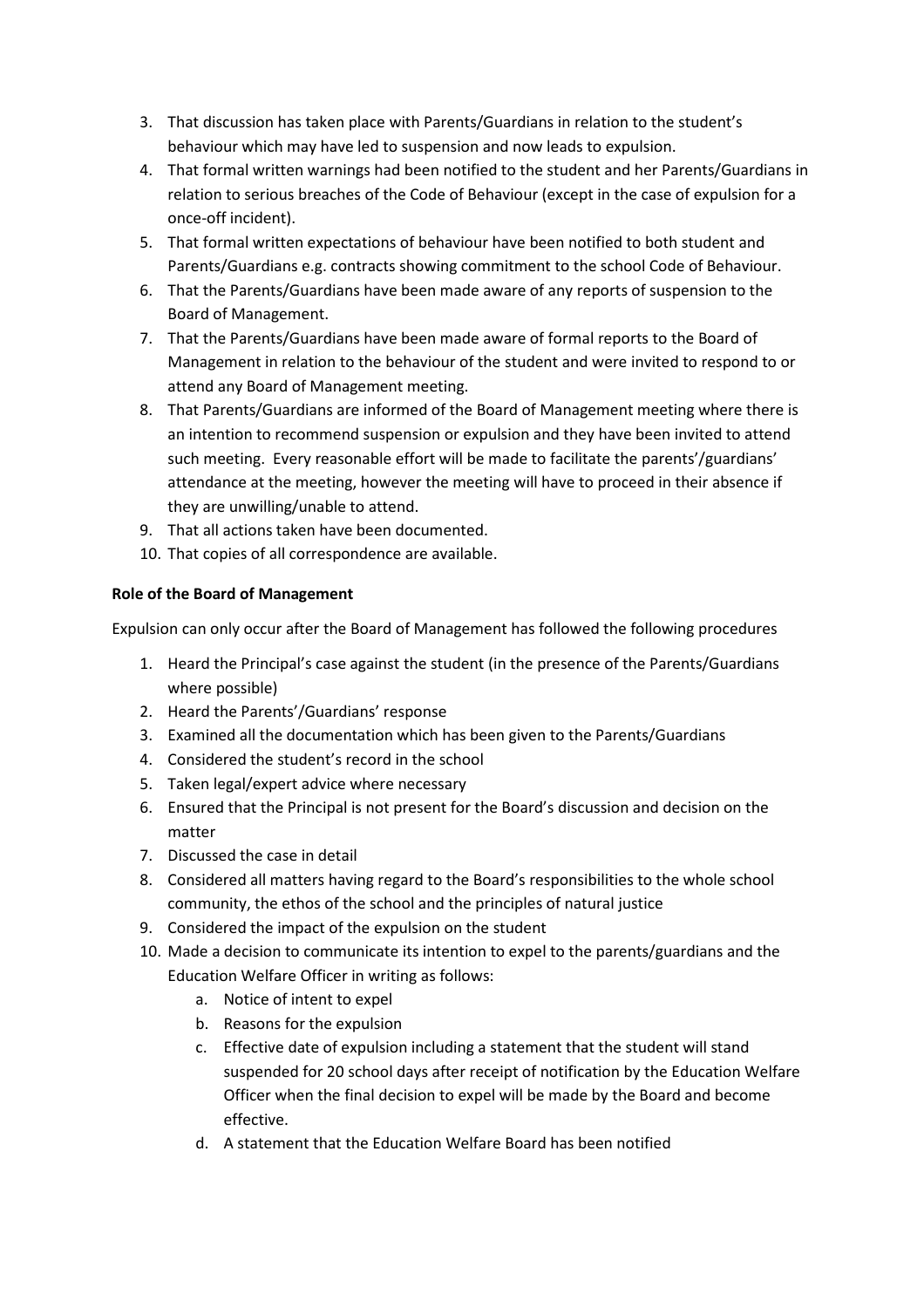- e. Information and documentation on appeal rights under Section 29 of the Education Act
- 11. Reconvened after twenty school days have elapsed since the Education Welfare Officer has received the notice issued in point 10 and heard a report from the Principal/Chairperson on the mediation process. At this meeting, the Board will either confirm or reverse its decision to expel the student in question and communicate the decision as follows:
	- a. To the Parents/Guardians formally and in writing through the Secretary to the Board of Management (informing of the appeal rights, as below, if the decision to expel is confirmed)
	- b. In writing to the Education Welfare Officer
	- c. Both letters should also repeat the reasons for the expulsion and note the effective date of the expulsion.

## *Appeals*

There is a right to appeal an expulsion under the Education (Welfare) Act 2000. An appeal may be made to the Secretary General of the Department of Education and Skills under Section 29 of the Education Act (1998).

## *Code of Behaviour Implementation Plan*

This Code of Behaviour is implemented in the following ways:

- Made available to members of the school community as follows:
	- o School website
	- o Compass portal (parents/students/teachers)
	- o Student homework diary
- The policy is promoted at the following:
	- o Student assemblies
	- o Tutorials
	- $\circ$  1<sup>st</sup> Year parent information night
	- o Other parent information nights
	- o Parents Association meetings
	- o Student Council meetings
	- o Intercom announcements
	- o Visits to classes
- Awareness of the policy and procedures promoted among key personnel as follows:
	- o Regular meetings of the senior management team
	- o Weekly meetings between Deputy Principals and Year Heads
	- o Inputs at staff meetings

## **Review Process**

The Code of Behaviour shall be reviewed periodically using the following plan.